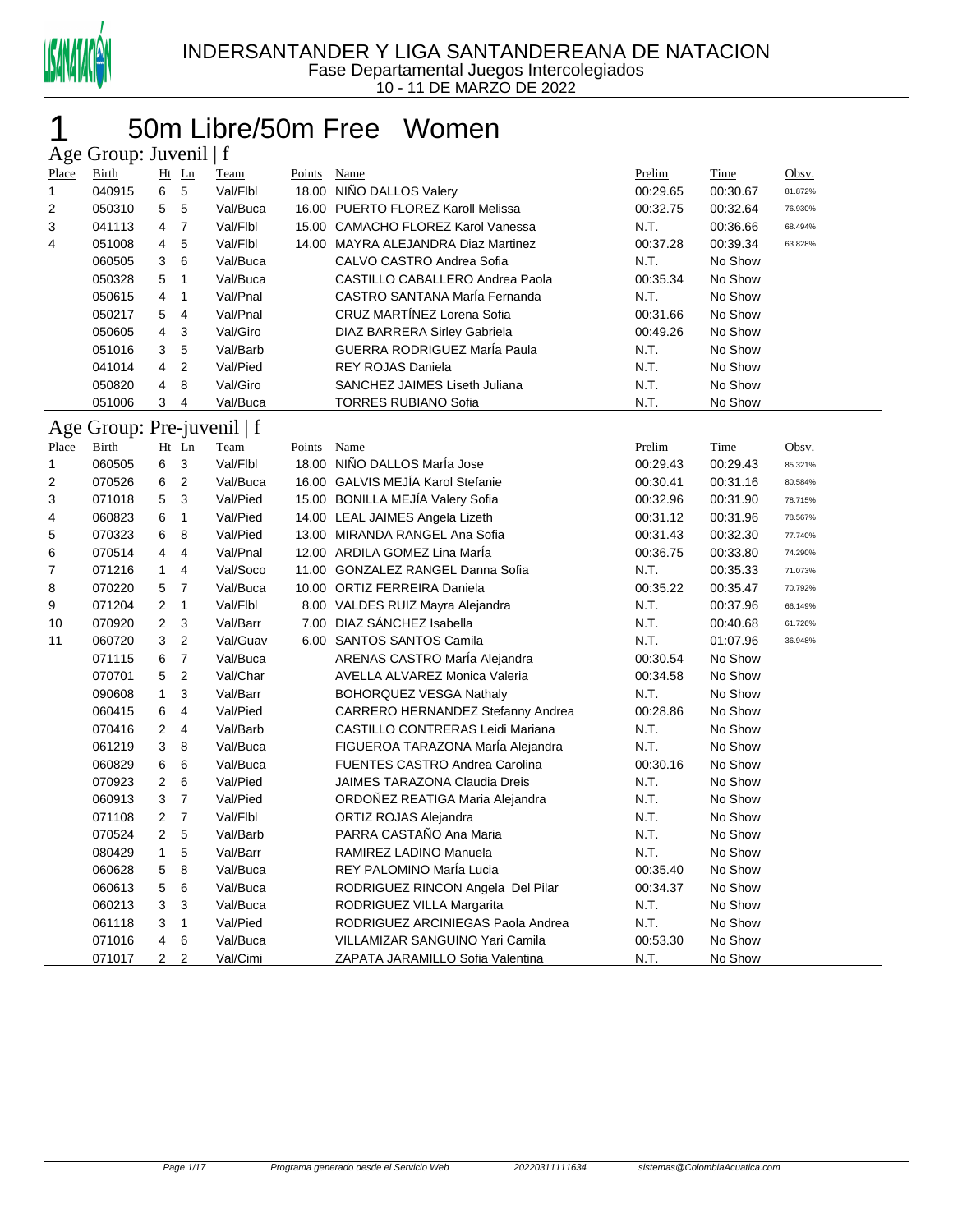

### 2 50m Libre/50m Free Men

|              | Age Group: Juvenil   m |                |                     |                            |        |                                                             |                      |                    |         |
|--------------|------------------------|----------------|---------------------|----------------------------|--------|-------------------------------------------------------------|----------------------|--------------------|---------|
| Place        | <b>Birth</b>           |                | Ht Ln               | Team                       | Points | <b>Name</b>                                                 | Prelim               | <b>Time</b>        | Obsv.   |
| 1            | 040409                 | 6              | $\overline{4}$      | Val/Buca                   |        | 18.00 MANTILLA GELVES Juan Sebastian                        | 00:27.39             | 00:26.93           | 83.624% |
| 2            | 040924                 | 6              | 5                   | Val/Buca                   |        | 16.00 ALMAIDA SANDOVAL Jhoseph Steven                       | 00:27.74             | 00:27.53           | 81.802% |
| 3            | 040716                 | 3              | 3                   | Val/Barr                   |        | 15.00 VELASQUEZ VERGARA Oscar Santiago                      | N.T.                 | 00:28.47           | 79.101% |
|              | 040119                 | $\overline{7}$ | 6                   | Val/Flbl                   |        | <b>BARRAGAN PINTO Juan Camilo</b>                           | 00:26.85             | No Show            |         |
|              | 041122                 | 3              | 8                   | Val/Buca                   |        | <b>HILLON LOZANO Juan Daniel</b>                            | N.T.                 | No Show            |         |
|              | 041027                 | 3              | $\mathbf{1}$        | Val/Buca                   |        | JAIMES GARCIA Juan Jose                                     | N.T.                 | No Show            |         |
|              | 040307                 | 3              | 5                   | Val/Barr                   |        | PARADA BELTRAN Jhoan Sebastian                              | N.T.                 | No Show            |         |
|              | 040917                 | 3              | $\overline{7}$      | Val/Buca                   |        | RAMIREZ ALBARRACIN Manuel Esteban                           | N.T.                 | No Show            |         |
|              | 040812                 | 3              | 6                   | Val/Barr                   |        | <b>RINCON BELTRAN Jose Daniel</b>                           | N.T.                 | No Show            |         |
|              | 040916                 | 3              | $\overline{c}$      | Val/Barr                   |        | RODRIGUEZ ANGULO Jose Luis                                  | N.T.                 | No Show            |         |
|              | 030712                 | 3              | 4                   | Val/Cimi                   |        | ROJAS MENDEZ Camilo AndrEs                                  | N.T.                 | No Show            |         |
|              | 041016                 | 6              | 6                   | Val/Buca                   |        | <b>TORO MATEUS Juan Felipe</b>                              | 00:28.65             | No Show            |         |
|              |                        |                |                     | Age Group: Pre-juvenil   m |        |                                                             |                      |                    |         |
| <b>Place</b> | Birth                  |                | Ht Ln               | Team                       | Points | Name                                                        | Prelim               | Time               | Obsv.   |
| 1            | 060929                 | $\overline{7}$ | 3                   | Val/Pied                   |        | 18.00 OTERO BALLESTEROS Jesus Martin                        | 00:25.45             | 00:25.45           | 88.487% |
| 2            | 060504                 | $\overline{7}$ | 4                   | Val/Flbl                   |        | 16.00 GOMEZ RODRIGUEZ NicolÁs Alfonso                       | 00:25.62             | 00:25.73           | 87.524% |
| 3            | 060816                 | 7              | $\mathbf 1$         | Val/Buca                   |        | 15.00 REINA MORENO AndrÉs Felipe                            | 00:27.17             | 00:26.61           | 84.630% |
| 4            | 050905                 | 7              | 5                   | Val/Pied                   |        | 14.00 RINCON ARCHILA Michael Rene                           | 00:26.66             | 00:26.84           | 83.905% |
| 5            | 050323                 | 7              | $\overline{7}$      | Val/Buca                   |        | 13.00 SUREZ FONSECA Thomas                                  | 00:27.14             | 00:27.53           | 81.802% |
| 6            | 050417                 | 6              | 3                   | Val/Buca                   |        | 12.00 FUENTES GRISALES Luan Nikolas                         | 00:28.06             | 00:27.64           | 81.476% |
| 7            | 060116                 | 6              | $\overline{c}$      | Val/Buca                   |        | 11.00 GONZÁLEZ FRANCO AndrÉs Jeshua                         | 00:29.15             | 00:28.28           | 79.632% |
| 8            | 060424                 | 1              | 4                   | Val/Pied                   |        | 10.00 JAIMES REYES Julian                                   | 00:29.21             | 00:29.21           | 77.097% |
| 8            | 061129                 | $\mathbf{1}$   | 5                   | Val/Buca                   |        | 10.00 ORDUZ CUELLAR Hyczen                                  | N.T.                 | 00:29.21           | 77.097% |
| 10           | 060204                 | 2              | $\overline{7}$      | Val/Barr                   |        | 7.00 JOYA GUARDO Bryan Steven                               | N.T.                 | 00:29.70           | 75.825% |
| 11           | 061216                 | 5              | 4                   | Val/Buca                   |        | 6.00 VALDIVIESO CORDERO Daniel Felipe                       | 00:30.53             | 00:30.26           | 74.422% |
| 12           | 060207                 | 5              | 8                   | Val/Buca                   |        | 5.00 JAIMES PARADA Yohan Sebastian                          | 00:31.79             | 00:30.40           | 74.079% |
| 13           | 050815                 | 2              | 6                   | Val/Barr                   |        | 4.00 RAMIREZ LADINO AndrÉs David                            | 00:30.43             | 00:30.43           | 74.006% |
| 14           | 050218                 | 5              | $\overline{2}$      | Val/Buca                   |        | 3.00 PULIDO RIVERA Juan Diego                               | 00:30.95             | 00:30.70           | 73.355% |
| 15           | 060105                 | 5              | 6                   | Val/Bari                   |        | 2.00 TUTASAURA ALAVA Jose Manuel                            | 00:30.87             | 00:31.34           | 71.857% |
| 16           | 060601                 | 5              | 1                   | Val/Flbl                   |        | 1.00 GONZALEZ GOMEZ Juan David                              | 00:31.00             | 00:31.48           | 71.537% |
| 17           | 060205                 | 4              | 6                   | Val/Buca                   |        | RODRIGUEZ MORALES Johan Sebastian                           | 00:32.30             | 00:32.70           | 68.869% |
| 18           | 061015                 | 4              | 8                   | Val/Bari                   |        | <b>DUARTE LEON Daniel Santiago</b>                          | 00:36.00             | 00:36.00           | 62.556% |
|              | 061212                 | 4              | $\overline{c}$      | Val/Buca                   |        | ARDILA RODRIGUEZ NicolÁs Sttephen                           | 00:32.40             | No Show            |         |
|              | 050604                 | 5              | 3                   | Val/Buca                   |        | <b>BLANCO MESA Jesus David</b>                              | 00:30.77             | No Show            |         |
|              | 070807                 | 1              | 3                   | Val/Buca                   |        | CALVO CASTRO Carlos Fernando                                | N.T.                 | No Show            |         |
|              | 050528                 | 2              | 3                   | Val/Barb                   |        | <b>CAMACHO FONSECA Nicolas Felipe</b>                       | N.T.                 | No Show            |         |
|              | 060304                 | 2              | $\mathbf{1}$        | Val/Barb                   |        | <b>CORREA ARDILA Andres Sebastian</b>                       | N.T.                 | No Show            |         |
|              | 060817                 |                | 5                   | Val/Buca                   |        | DIAZ PEÑA Johan Sebastian                                   | 00:30.61             | No Show            |         |
|              | 060707                 | 5<br>7         | 8                   | Val/Buca                   |        | DIAZ NIÑO NicolÁs Eduardo                                   | 00:27.38             | No Show            |         |
|              | 050104                 |                |                     | Val/Buca                   |        | GONZALEZ CHAVES David Alejandro                             | N.T.                 | No Show            |         |
|              | 060516                 | 2              | 4<br>$\overline{7}$ | Val/Pied                   |        | <b>JAIMES CASTELLANOS Edson</b>                             | 00:34.92             | No Show            |         |
|              | 060223                 | 4              |                     | Val/Buca                   |        | LEIDENZ DURAN Josue Abraham                                 | 00:31.79             | No Show            |         |
|              |                        | 4              | 4<br>$\overline{7}$ |                            |        | <b>LINARES ROJAS Nicolas</b>                                |                      | No Show            |         |
|              | 060413                 | 5              |                     | Val/Buca                   |        |                                                             | 00:31.00             |                    |         |
|              | 050503                 | 2              | 5                   | Val/Suai                   |        | LOPEZ CAMACHO Juan David                                    | N.T.                 | No Show            |         |
|              | 060712                 | 6              | $\overline{7}$      | Val/Buca                   |        | MORENO LAGARES Juan Diego                                   | 00:29.59             | No Show            |         |
|              | 051012                 | 2              | $\overline{2}$      | Val/Buca                   |        | NARANJO BARRIOS Nicolas David                               | N.T.                 | No Show<br>No Show |         |
|              | 051009<br>051018       | 6              | $\mathbf{1}$        | Val/Buca                   |        | PARRA DULCEY Javier Ricardo                                 | 00:29.85             |                    |         |
|              |                        | 4              | 5                   | Val/Flbl                   |        | PEREZ GOMEZ Daniel Alexander                                | 00:32.06             | No Show            |         |
|              | 050827                 | 4              | $\mathbf{1}$        | Val/Buca                   |        | PEREZ RAMIREZ Thomas                                        | 00:36.42             | No Show            |         |
|              | 050506<br>050804       | 6<br>7         | 8<br>$\overline{2}$ | Val/Buca<br>Val/Buca       |        | REY PALOMINO Fabio AndrÉs<br>TAVERA BARON Roberto Alejandro | 00:30.19<br>00:27.07 | No Show<br>No Show |         |
|              |                        |                |                     |                            |        |                                                             |                      |                    |         |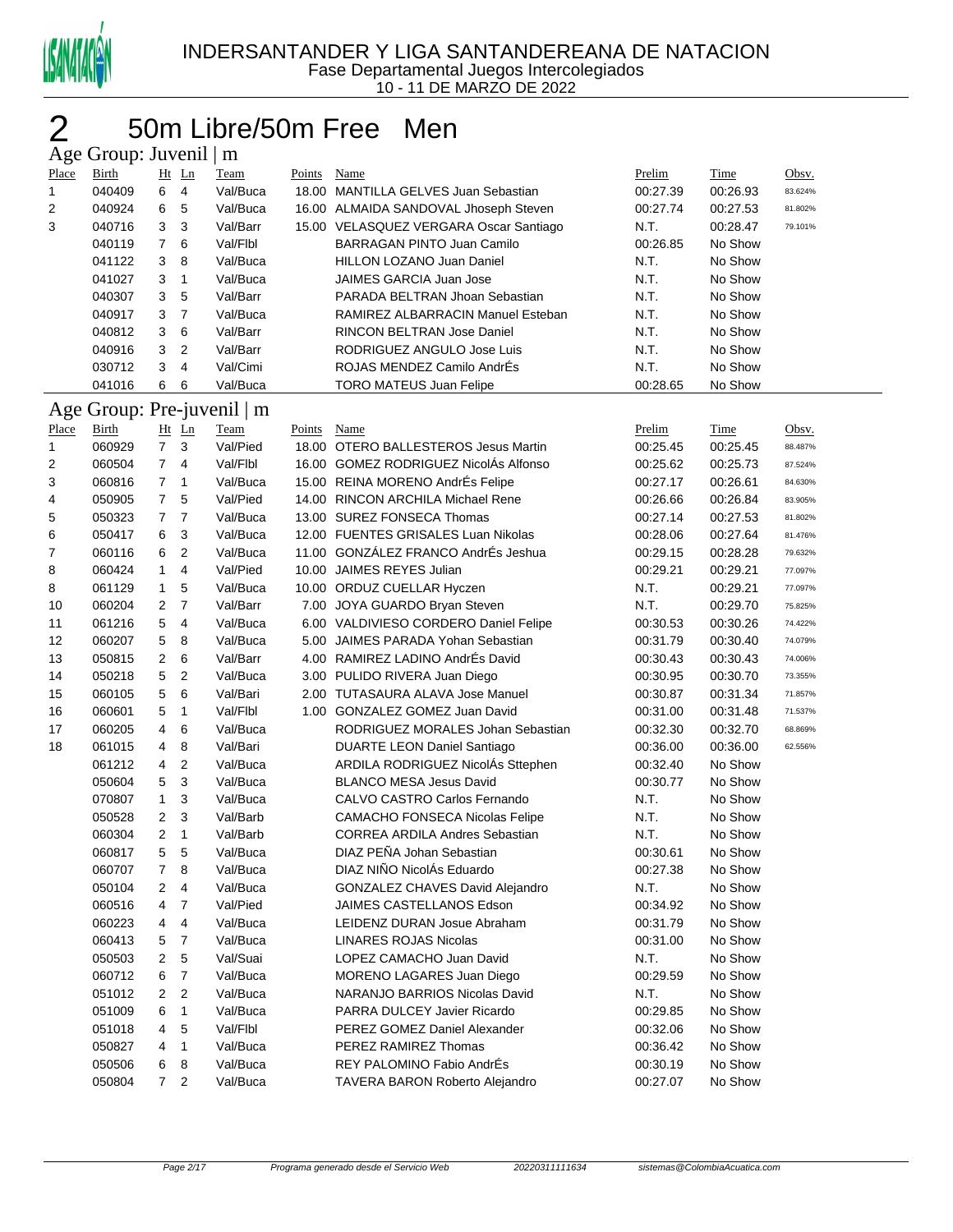

Fase Departamental Juegos Intercolegiados

10 - 11 DE MARZO DE 2022

Continuing... Event: 2 50m Libre/50m Free Age Group: PRE-JUVENIL | M 4 3 Val/Buca VEGA SOLER Tomas Felipe 00:32.10 No Show

# 50m Libre/50m Free Women

|              | Age Group: Para pre-juvenil   f |           |  |          |        |                                |          |         |       |  |  |  |
|--------------|---------------------------------|-----------|--|----------|--------|--------------------------------|----------|---------|-------|--|--|--|
| <b>Place</b> | Birth                           | Ht Ln     |  | Team     | Points | Name                           | Prelim   | Time    | Obsv. |  |  |  |
|              | 060520                          | 14        |  | Val/Buca |        | RUEDA ORTEGA Sara Sofia        | 00:49.53 | No Show |       |  |  |  |
|              | 071231                          | $1\quad5$ |  | Val/Sucr |        | VARGAS QUIROGA Maribel Daniela | N.T.     | No Show |       |  |  |  |

### 50m Libre/50m Free Men

Age Group: Para juvenil | m

|       | $1.80$ Oroup. I did $10$ verm $1\,\mathrm{m}$ |  |         |             |        |                                      |          |             |         |  |  |  |  |
|-------|-----------------------------------------------|--|---------|-------------|--------|--------------------------------------|----------|-------------|---------|--|--|--|--|
| Place | <b>Birth</b>                                  |  | $Ht$ Ln | <b>Team</b> | Points | Name                                 | Prelim   | <u>Time</u> | Obsv.   |  |  |  |  |
|       | 040102                                        |  | 5       | Val/Buca    |        | LEYVA VARGAS Federico                | N.T.     | No Show     |         |  |  |  |  |
|       | Age Group: Para pre-juvenil   m               |  |         |             |        |                                      |          |             |         |  |  |  |  |
| Place | Birth                                         |  | Ht Ln   | Team        | Points | Name                                 | Prelim   | Time        | Obsv.   |  |  |  |  |
|       | 080820                                        |  | 4       | Val/Buca    |        | 18.00 CACERES JOYA Jhonatan Keith    | 00:54.79 | 00:58.39    | 38.568% |  |  |  |  |
|       | 061231                                        |  | - 3     | Val/Flbl    |        | <b>BADILLO DURAN Jorge Daniel</b>    | N.T.     | No Show     |         |  |  |  |  |
|       | 081128                                        |  | 6       | Val/Pied    |        | <b>FLOREZ RIOS Cristian Mauricio</b> | N.T.     | No Show     |         |  |  |  |  |
|       |                                               |  |         |             |        |                                      |          |             |         |  |  |  |  |

# 200m Comb.Ind/200m Medley Women

Age Group: Juvenil | f

| Place                      | Birth  |                | $Ht$ Ln | Team     | Points | Name                             | Prelim   | Time     | Obsv.   |  |  |
|----------------------------|--------|----------------|---------|----------|--------|----------------------------------|----------|----------|---------|--|--|
|                            | 050715 | 2              | 6       | Val/Buca |        | <b>BELLO DIAZ Lina Maria</b>     | 03:06.02 | No Show  |         |  |  |
| Age Group: Pre-juvenil   f |        |                |         |          |        |                                  |          |          |         |  |  |
| Place                      | Birth  | Ht             | Ln      | Team     | Points | Name                             | Prelim   | Time     | Obsv.   |  |  |
| 1                          | 060505 | $\mathbf{2}$   | -4      | Val/Flbl |        | 18.00 NIÑO DALLOS MarÍa Jose     | 02:42.42 | 02:42.90 | 84.444% |  |  |
| $\overline{2}$             | 070323 | $2 \quad 1$    |         | Val/Pied |        | 16.00 MIRANDA RANGEL Ana Sofia   | 03:11.88 | 03:11.88 | 71.691% |  |  |
|                            | 071115 | 2              | 5       | Val/Buca |        | ARENAS CASTRO María Alejandra    | 02:48.65 | No Show  |         |  |  |
|                            | 070701 | 2 <sub>7</sub> |         | Val/Char |        | AVELLA ALVAREZ Monica Valeria    | 03:21.25 | No Show  |         |  |  |
|                            | 070416 | 1              | -4      | Val/Barb |        | CASTILLO CONTRERAS Leidi Mariana | N.T.     | No Show  |         |  |  |
|                            | 070509 | 1.             | 5       | Val/Cimi |        | DELVALLE GARCÍA Gabriela         | N.T.     | No Show  |         |  |  |
|                            | 070923 | $1 \quad 3$    |         | Val/Pied |        | JAIMES TARAZONA Claudia Dreis    | N.T.     | No Show  |         |  |  |
|                            | 070220 | 2 <sub>2</sub> |         | Val/Buca |        | ORTIZ FERREIRA Daniela           | 03:12.74 | No Show  |         |  |  |
|                            | 070723 | $2 \quad 3$    |         | Val/Buca |        | TELLEZ MENDOZA Angie Melisa      | 03:02.34 | No Show  |         |  |  |

### 200m Comb.Ind/200m Medley Men

Age Group: Pre-juvenil | m

| Place | Birth  | Ht Ln          | Team     | Points | Name                                  | Prelim   | Time                | Obsv.        |
|-------|--------|----------------|----------|--------|---------------------------------------|----------|---------------------|--------------|
|       | 060308 | $\overline{4}$ | Val/Buca |        | 18.00 ORTIZ NUÑEZ Juan Esteban        | 02:22.99 | 02:24.38            | 83.502%      |
| 2     | 050905 | - 3            | Val/Pied |        | 16.00 RINCON ARCHILA Michael Rene     | 02:27.35 | 02:28.43            | 81.223%      |
| 3     | 060504 | 5              | Val/Flbl |        | 15.00 GOMEZ RODRIGUEZ NicolAs Alfonso | 02:26.65 | 02:29.60            | 80.588%      |
| 4     | 050815 |                | Val/Barr |        | 14.00 RAMIREZ LADINO AndrÉs David     | 03:15.30 | 03:15.30            | 61.731%      |
|       | 060601 |                | Val/Flbl |        | GONZALEZ GOMEZ Juan David             | N.T.     | <b>Disqualified</b> | sw 7.4 - 8.3 |
|       | 070807 | -8             | Val/Buca |        | CALVO CASTRO Carlos Fernando          | N.T.     | No Show             |              |
|       | 051009 | 6              | Val/Buca |        | PARRA DULCEY Javier Ricardo           | 02:45.72 | No Show             |              |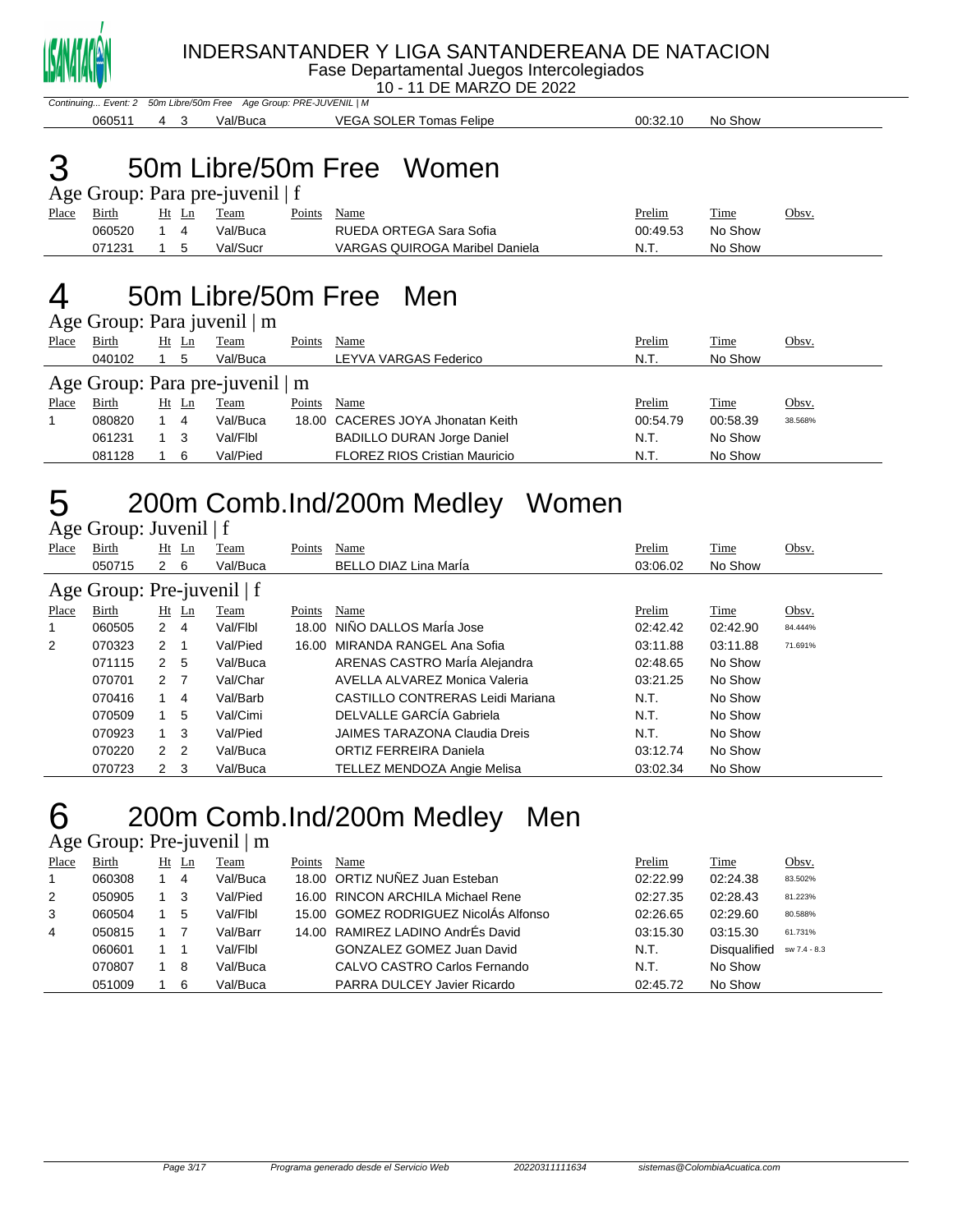

### 50m Mariposa/50m Fly Women

| Age Group: Juvenil   f |                            |                |                |          |        |                                         |          |          |         |  |  |
|------------------------|----------------------------|----------------|----------------|----------|--------|-----------------------------------------|----------|----------|---------|--|--|
| Place                  | Birth                      |                | Ht Ln          | Team     | Points | Name                                    | Prelim   | Time     | Obsv.   |  |  |
| 1                      | 040915                     | 3              | 2              | Val/Flbl | 18.00  | NIÑO DALLOS Valery                      | 00:32.15 | 00:32.54 | 82.176% |  |  |
| 2                      | 050715                     | $\overline{2}$ | 4              | Val/Buca |        | 16.00 BELLO DIAZ Lina Marla             | 00:36.31 | 00:36.31 | 73.644% |  |  |
| 3                      | 050310                     | 3              | 8              | Val/Buca |        | 15.00 PUERTO FLOREZ Karoll Melissa      | 00:37.64 | 00:38.90 | 68.740% |  |  |
|                        | 060505                     | $\mathbf{1}$   | 4              | Val/Buca |        | CALVO CASTRO Andrea Sofia               | N.T.     | No Show  |         |  |  |
|                        | 050328                     | $\overline{2}$ | 5              | Val/Buca |        | CASTILLO CABALLERO Andrea Paola         | 00:38.69 | No Show  |         |  |  |
|                        | 050217                     | 3              | 1              | Val/Pnal |        | CRUZ MARTÍNEZ Lorena Sofia              | 00:34.66 | No Show  |         |  |  |
|                        | 050605                     | $\overline{2}$ | 7              | Val/Giro |        | <b>DIAZ BARRERA Sirley Gabriela</b>     | 01:00.13 | No Show  |         |  |  |
|                        | 051016                     | $\overline{2}$ | 8              | Val/Barb |        | GUERRA RODRIGUEZ MarÍa Paula            | N.T.     | No Show  |         |  |  |
|                        | 040121                     | 2              |                | Val/Guav |        | <b>VELASCO MARIN Maria Paula</b>        | N.T.     | No Show  |         |  |  |
|                        | Age Group: Pre-juvenil   f |                |                |          |        |                                         |          |          |         |  |  |
| Place                  | Birth                      |                | Ht Ln          | Team     | Points | Name                                    | Prelim   | Time     | Obsv.   |  |  |
| 1                      | 070526                     | 3              | 3              | Val/Buca |        | 18.00 GALVIS MEJÍA Karol Stefanie       | 00:31.96 | 00:33.00 | 81.030% |  |  |
| 2                      | 071216                     | 1              | 7              | Val/Soco |        | 16.00 GONZALEZ RANGEL Danna Sofia       | N.T.     | 00:39.02 | 68.529% |  |  |
| 3                      | 070514                     | 2              | 6              | Val/Pnal |        | 15.00 ARDILA GOMEZ Lina Marla           | 00:42.89 | 00:41.37 | 64.636% |  |  |
| 4                      | 071204                     | 1              | $\overline{2}$ | Val/Flbl |        | 14.00 VALDES RUIZ Mayra Alejandra       | N.T.     | 00:42.54 | 62.858% |  |  |
| 5                      | 071202                     | 1              | 6              | Val/Barr |        | 13.00 GALVIS RODRIGUEZ Aileen Juliana   | N.T.     | 00:57.60 | 46.424% |  |  |
|                        | 070906                     | 2              | $\overline{2}$ | Val/Buca |        | ACEVEDO PAEZ Daniela Andrea             | 00:46.32 | No Show  |         |  |  |
|                        | 071115                     | 3              | 6              | Val/Buca |        | ARENAS CASTRO María Alejandra           | 00:31.99 | No Show  |         |  |  |
|                        | 090608                     | 1              | 8              | Val/Barr |        | <b>BOHORQUEZ VESGA Nathaly</b>          | N.T.     | No Show  |         |  |  |
|                        | 060415                     | 3              | 4              | Val/Pied |        | CARRERO HERNANDEZ Stefanny Andrea       | 00:30.68 | No Show  |         |  |  |
|                        | 070416                     | $\mathbf{1}$   | 5              | Val/Barb |        | <b>CASTILLO CONTRERAS Leidi Mariana</b> | N.T.     | No Show  |         |  |  |
|                        | 060829                     | 3              | 5              | Val/Buca |        | <b>FUENTES CASTRO Andrea Carolina</b>   | 00:31.96 | No Show  |         |  |  |
|                        | 060315                     | 3              | 7              | Val/Buca |        | MENESES ACEVEDO Karen Andrea            | 00:34.07 | No Show  |         |  |  |
|                        | 070524                     | $\mathbf{1}$   | 3              | Val/Barb |        | PARRA CASTAÑO Ana Maria                 | N.T.     | No Show  |         |  |  |
|                        | 080429                     | 1              | 1              | Val/Barr |        | RAMIREZ LADINO Manuela                  | N.T.     | No Show  |         |  |  |
|                        | 060628                     | $\overline{2}$ | 3              | Val/Buca |        | REY PALOMINO MarÍa Lucia                | 00:41.88 | No Show  |         |  |  |

### 10 50m Mariposa/50m Fly Men Age Group: Juvenil | m

| Place          | <b>Birth</b>               |                  | $Ht$ Ln        | Team     | Points | Name                                   | Prelim   | Time     | Obsv.   |
|----------------|----------------------------|------------------|----------------|----------|--------|----------------------------------------|----------|----------|---------|
| 1              | 040716                     | $3 \overline{7}$ |                | Val/Barr |        | 18.00 VELASQUEZ VERGARA Oscar Santiago | N.T.     | 00:30.03 | 79.887% |
| 2              | 040924                     | $2^{\circ}$      | -5             | Val/Buca |        | 16.00 ALMAIDA SANDOVAL Jhoseph Steven  | N.T.     | 00:31.90 | 75.204% |
| 3              | 040409                     | 3                | $\overline{2}$ | Val/Buca | 15.00  | MANTILLA GELVES Juan Sebastian         | N.T.     | 00:32.21 | 74.480% |
|                | 041122                     | $\mathbf{2}$     | -3             | Val/Buca |        | <b>HILLON LOZANO Juan Daniel</b>       | N.T.     | No Show  |         |
|                | 040917                     | 2                | 4              | Val/Buca |        | RAMIREZ ALBARRACIN Manuel Esteban      | N.T.     | No Show  |         |
|                | 040812                     | 3                | -1             | Val/Barr |        | <b>RINCON BELTRAN Jose Daniel</b>      | N.T.     | No Show  |         |
|                | 040916                     | 3                | - 8            | Val/Barr |        | RODRIGUEZ ANGULO Jose Luis             | N.T.     | No Show  |         |
|                | 030712                     | 3                | -6             | Val/Cimi |        | ROJAS MENDEZ Camilo AndrÉs             | N.T.     | No Show  |         |
|                | 041016                     | 4                | 4              | Val/Buca |        | <b>TORO MATEUS Juan Felipe</b>         | 00:31.61 | No Show  |         |
|                | Age Group: Pre-juvenil   m |                  |                |          |        |                                        |          |          |         |
| <b>Place</b>   | Birth                      |                  | $Ht$ Ln        | Team     | Points | Name                                   | Prelim   | Time     | Obsv.   |
| 1              | 060308                     | 5.               | -4             | Val/Buca | 18.00  | ORTIZ NUÑEZ Juan Esteban               | 00:27.68 | 00:28.13 | 85.283% |
| $\overline{2}$ | 060929                     | 5 6              |                | Val/Pied | 16.00  | OTERO BALLESTEROS Jesus Martin         | 00:28.35 | 00:28.35 | 84.621% |
| 3              | 050905                     | 5 3              |                | Val/Pied | 15.00  | RINCON ARCHILA Michael Rene            | 00:28.90 | 00:28.39 | 84.502% |
| 4              | 050118                     | 5                | $\overline{2}$ | Val/Buca |        | 14.00 SANDIA VANEGAS Aaron Moises      | 00:29.18 | 00:29.63 | 80.965% |
| 5              | 050323                     | 5                | - 7            | Val/Buca |        | 13.00 SUREZ FONSECA Thomas             | 00:29.77 | 00:29.79 | 80.530% |
| 6              | 050417                     | 5                | -8             | Val/Buca | 12.00  | <b>FUENTES GRISALES Luan Nikolas</b>   | 00:30.07 | 00:30.16 | 79.542% |
| 7              | 060204                     | 1                | 4              | Val/Barr | 11.00  | JOYA GUARDO Bryan Steven               | N.T.     | 00:33.91 | 70.746% |
| 8              | 050815                     | 2                |                | Val/Barr |        | 10.00 RAMIREZ LADINO AndrEs David      | N.T.     | 00:35.19 | 68.173% |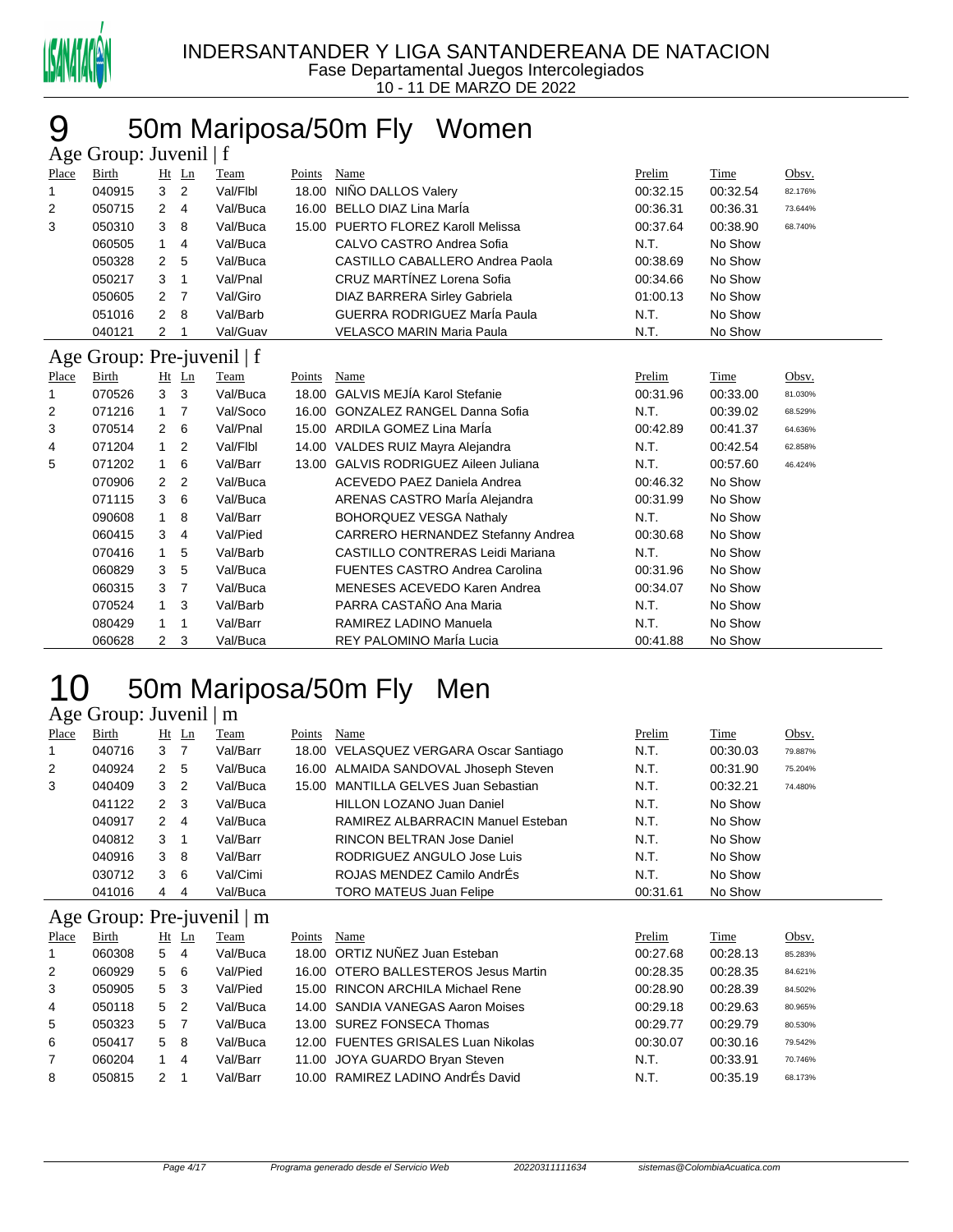

#### INDERSANTANDER Y LIGA SANTANDEREANA DE NATACION Fase Departamental Juegos Intercolegiados

10 - 11 DE MARZO DE 2022

|    |        |                |                | Continuing Event: 10 50m Mariposa/50m Fly Age Group: PRE-JUVENIL   M |                                        |          |          |         |
|----|--------|----------------|----------------|----------------------------------------------------------------------|----------------------------------------|----------|----------|---------|
| 9  | 061216 | 4              | 1              | Val/Buca                                                             | 8.00 VALDIVIESO CORDERO Daniel Felipe  | 00:37.17 | 00:36.96 | 64.908% |
| 10 | 060205 | 3              | 5              | Val/Buca                                                             | 7.00 RODRIGUEZ MORALES Johan Sebastian | 00:39.90 | 00:39.95 | 60.050% |
| 11 | 060601 | $\mathbf{1}$   | 3              | Val/Flbl                                                             | 6.00 GONZALEZ GOMEZ Juan David         | N.T.     | 00:40.54 | 59.176% |
|    | 050604 | 4 6            |                | Val/Buca                                                             | <b>BLANCO MESA Jesus David</b>         | 00:34.15 | No Show  |         |
|    | 070807 | 1              | -6             | Val/Buca                                                             | CALVO CASTRO Carlos Fernando           | N.T.     | No Show  |         |
|    | 050528 | 2              | $\overline{7}$ | Val/Barb                                                             | <b>CAMACHO FONSECA Nicolas Felipe</b>  | N.T.     | No Show  |         |
|    | 060304 | 1              | 5              | Val/Barb                                                             | <b>CORREA ARDILA Andres Sebastian</b>  | N.T.     | No Show  |         |
|    | 060817 | 4              | 2              | Val/Buca                                                             | DIAZ PEÑA Johan Sebastian              | 00:35.70 | No Show  |         |
|    | 060707 | 5              | -1             | Val/Buca                                                             | DIAZ NIÑO NicolÁs Eduardo              | 00:29.96 | No Show  |         |
|    | 050104 | $\mathbf{2}$   | -6             | Val/Buca                                                             | GONZALEZ CHAVES David Alejandro        | N.T.     | No Show  |         |
|    | 060223 | $\overline{4}$ | - 7            | Val/Buca                                                             | LEIDENZ DURAN Josue Abraham            | 00:36.66 | No Show  |         |
|    | 050503 | $\mathbf{2}$   | $\overline{2}$ | Val/Suai                                                             | LOPEZ CAMACHO Juan David               | N.T.     | No Show  |         |
|    | 060712 | 4 3            |                | Val/Buca                                                             | MORENO LAGARES Juan Diego              | 00:33.69 | No Show  |         |
|    | 051009 | $\mathbf{2}$   | -8             | Val/Buca                                                             | PARRA DULCEY Javier Ricardo            | N.T.     | No Show  |         |
|    | 051018 | 3              | 4              | Val/Flbl                                                             | PEREZ GOMEZ Daniel Alexander           | 00:39.01 | No Show  |         |
|    | 050827 | 3              | 3              | Val/Buca                                                             | PEREZ RAMIREZ Thomas                   | 00:46.03 | No Show  |         |
|    | 050218 | 4              | 8              | Val/Buca                                                             | PULIDO RIVERA Juan Diego               | 00:37.59 | No Show  |         |
|    | 050804 | 5              | 5              | Val/Buca                                                             | TAVERA BARON Roberto Alejandro         | 00:28.58 | No Show  |         |
|    | 060511 | 4              | 5              | Val/Buca                                                             | <b>VEGA SOLER Tomas Felipe</b>         | 00:33.10 | No Show  |         |
|    |        |                |                |                                                                      |                                        |          |          |         |

### 13 100m Espalda/100m Back Women Age Group: Juvenil | f

| ب     | $\overline{ }$             |                      |                |             |               |                                       |               |             |         |
|-------|----------------------------|----------------------|----------------|-------------|---------------|---------------------------------------|---------------|-------------|---------|
| Place | Birth                      |                      | $Ht$ Ln        | Team        | Points        | Name                                  | Prelim        | Time        | Obsv.   |
| 1     | 040915                     | $\mathbf{2}$         | -5             | Val/Flbl    | 18.00         | NIÑO DALLOS Valery                    | 01:17.75      | 01:20.51    | 75.866% |
|       | 050615                     | $\mathbf{2}$         |                | Val/Pnal    |               | CASTRO SANTANA MarÍa Fernanda         | N.T.          | No Show     |         |
|       | 051016                     |                      | $\overline{4}$ | Val/Barb    |               | GUERRA RODRIGUEZ María Paula          | N.T.          | No Show     |         |
|       | 040416                     | 2 7                  |                | Val/Buca    |               | RODRIGUEZ LOPEZ Danna Yulitza         | N.T.          | No Show     |         |
|       | 050706                     | $\mathbf{2}^{\circ}$ | - 6            | Val/Buca    |               | ROMERO SANCHEZ Darlin Jiseb           | 02:09.86      | No Show     |         |
|       | 050820                     | $\overline{2}$       | - 8            | Val/Giro    |               | SANCHEZ JAIMES Liseth Juliana         | N.T.          | No Show     |         |
|       | 040121                     | $\mathbf{2}$         | $\overline{2}$ | Val/Guav    |               | VELASCO MARIN Maria Paula             | N.T.          | No Show     |         |
|       | Age Group: Pre-juvenil   f |                      |                |             |               |                                       |               |             |         |
| Place | Birth                      |                      | $Ht$ Ln        | <b>Team</b> | <b>Points</b> | Name                                  | <b>Prelim</b> | <b>Time</b> | Obsv.   |
| 1     | 060505                     | $2 \quad 4$          |                | Val/Flbl    | 18.00         | NIÑO DALLOS María Jose                | 01:13.05      | 01:14.27    | 82.240% |
| 2     | 070603                     | $1\quad 6$           |                | Val/Buca    |               | 16.00 RODRIGUEZ CASTAÑO Veronica      | N.T.          | 01:27.74    | 69.615% |
| 3     | 071216                     | $1 \quad 7$          |                | Val/Soco    | 15.00         | <b>GONZALEZ RANGEL Danna Sofia</b>    | N.T.          | 01:47.64    | 56.745% |
|       | 070509                     | 1                    | -3             | Val/Cimi    |               | DELVALLE GARCÍA Gabriela              | N.T.          | No Show     |         |
|       | 061219                     |                      | 5              | Val/Buca    |               | FIGUEROA TARAZONA MarÍa Alejandra     | N.T.          | No Show     |         |
|       | 060829                     | $\mathbf{2}$         | - 3            | Val/Buca    |               | <b>FUENTES CASTRO Andrea Carolina</b> | 01:20.03      | No Show     |         |
|       | 070923                     |                      | 2              | Val/Pied    |               | <b>JAIMES TARAZONA Claudia Dreis</b>  | N.T.          | No Show     |         |

# 14 100m Espalda/100m Back Men

|                |        |             |       | Age Group: Pre-juvenil $\mid$ m |        |                                      |          |          |         |
|----------------|--------|-------------|-------|---------------------------------|--------|--------------------------------------|----------|----------|---------|
| Place          | Birth  |             | Ht Ln | Team                            | Points | Name                                 | Prelim   | Time     | Obsv.   |
|                | 060816 | $1 \quad 4$ |       | Val/Buca                        |        | 18.00 REINA MORENO AndrÉs Felipe     | 01:09.77 | 01:11.14 | 77.144% |
| $\overline{2}$ | 060929 |             | 5     | Val/Pied                        |        | 16.00 OTERO BALLESTEROS Jesus Martin | 01:12.77 | 01:13.21 | 74.962% |
| 3              | 050218 |             | 6     | Val/Buca                        |        | 15.00 PULIDO RIVERA Juan Diego       | 01:22.93 | 01:23.58 | 65.662% |
|                | 060817 |             |       | Val/Buca                        |        | DIAZ PEÑA Johan Sebastian            | 01:21.76 | No Show  |         |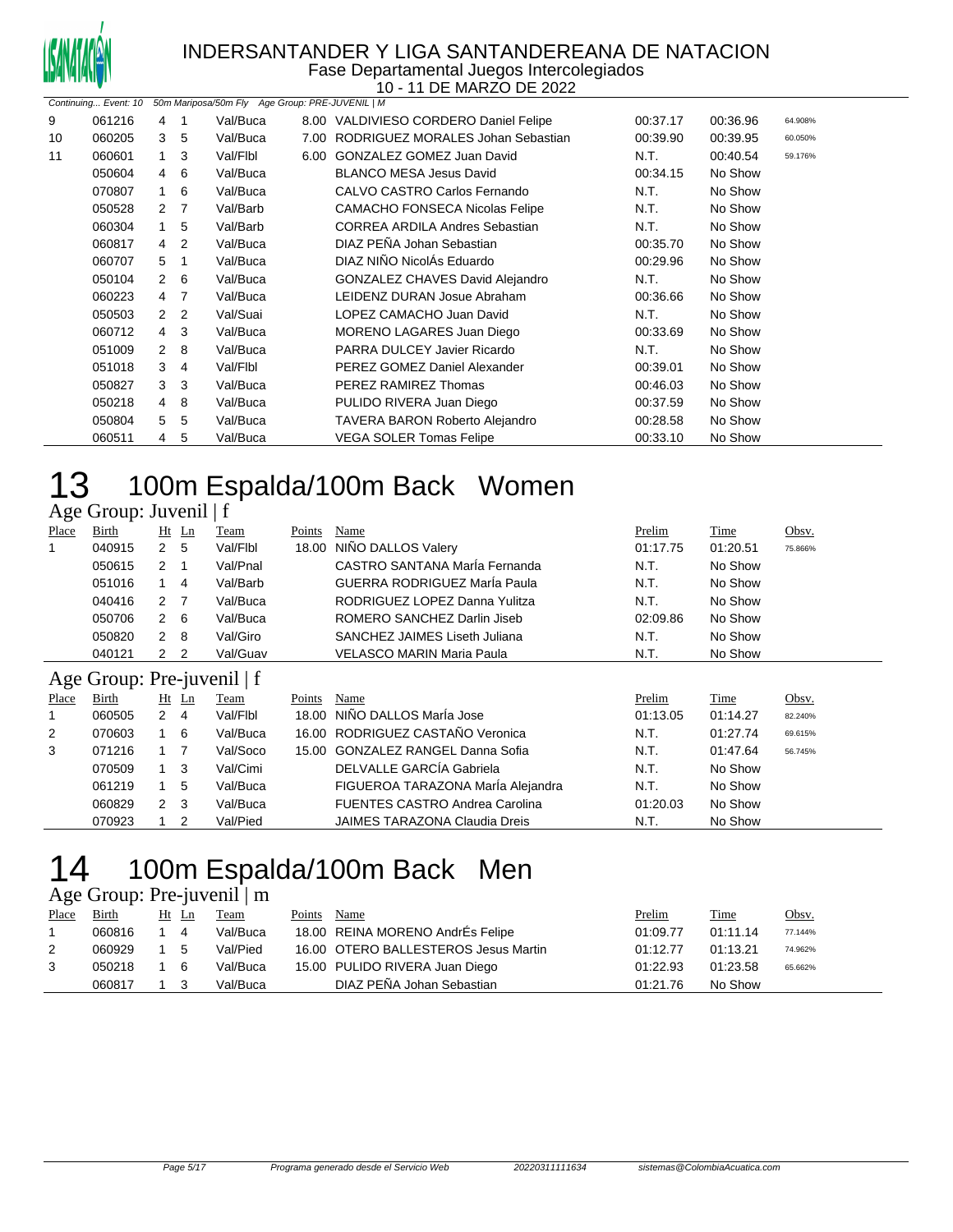

### 100m Espalda/100m Back Women

|  | Age Group: Para pre-juvenil   f |  |
|--|---------------------------------|--|
|  |                                 |  |

| -     |                         |                | . .      |                         |                                                |          |                      |      |
|-------|-------------------------|----------------|----------|-------------------------|------------------------------------------------|----------|----------------------|------|
| Place | $\sim$ $\cdot$<br>Birth | <u>Ht</u><br>≖ | l'eam    | $\sim$ $\sim$<br>oints' | Name                                           | Prelim   | $\mathbf{r}$<br>Time | Obsv |
|       | 060520                  |                | 'al/Buca |                         | RUE<br>Sofia<br>ΩR<br>DА<br>Sara<br>$H = 0.14$ | 02:25.43 | Show<br>No           |      |
|       |                         |                |          |                         |                                                |          |                      |      |

### 100m Espalda/100m Back Men

| Age Group: Para pre-juvenil   m |  |  |
|---------------------------------|--|--|
|                                 |  |  |

| Place | Birth  | Ht | Team     | Points | Name                                 | Prelim | Time    | Obsv. |
|-------|--------|----|----------|--------|--------------------------------------|--------|---------|-------|
|       | 061231 |    | Val/Flbl |        | <b>BADILLO DURAN Jorge Daniel</b>    | N.T.   | No Show |       |
|       | 081128 |    | Val/Pied |        | <b>FLOREZ RIOS Cristian Mauricio</b> | N.T.   | No Show |       |

# 200m Pecho/200m Breast Women

Age Group: Pre-juvenil | f

| Place | Birth  | Ht Ln | Team     | Points | Name                                    | <u>Prelim</u> | <b>Time</b> | <u>Obsv.</u> |
|-------|--------|-------|----------|--------|-----------------------------------------|---------------|-------------|--------------|
|       | 071013 | 5     | Val/Flbl |        | 18.00 GOMEZ RODRIGUEZ Cristal Margarita | 02:54.85      | 03:05.80    | 82.454%      |
| 2     | 070220 | - 6   | Val/Buca |        | 16.00 ORTIZ FERREIRA Daniela            | 03:25.86      | 03:26.74    | 74.103%      |
|       | 070701 |       | Val/Char |        | AVELLA ALVAREZ Monica Valeria           | 03:58.74      | No Show     |              |
|       | 060415 |       | Val/Pied |        | CARRERO HERNANDEZ Stefanny Andrea       | 02:54.30      | No Show     |              |

# 200m Pecho/200m Breast Men

### Age Group: Pre-juvenil | m

| Place | Birth  | Ht | Ln | Team     | Points | Name                                  | Prelim   | Time     | Obsv.   |
|-------|--------|----|----|----------|--------|---------------------------------------|----------|----------|---------|
|       | 060504 |    | 4  | Val/Flbl |        | 18.00 GOMEZ RODRIGUEZ NicolAs Alfonso | 02:44.96 | 02:49.26 | 77.762% |
| 2     | 050108 |    | 5  | Val/Buca |        | 16.00 GOMEZ CHACON David Mauricio     | 02:55.22 | 02:51.58 | 76.711% |
| 3     | 060116 |    |    | Val/Buca |        | 15.00 GONZÁLEZ FRANCO AndrÉs Jeshua   | 03:11.71 | 03:14.41 | 67.702% |
|       | 060516 |    |    | Val/Pied |        | JAIMES CASTELLANOS Edson              | N.T.     | No Show  |         |
|       | 050506 |    | 6  | Val/Buca |        | REY PALOMINO Fabio AndrEs             | 03:15.26 | No Show  |         |

### 1500m Libre/1500m Free Women

 $\overline{Age}$  Group: Pre-juvenil | f

| Place          | <b>Birth</b> | $Ht$ Ln        | <b>Team</b> | Points | Name                                    | Prelim   | <b>Time</b> | Obsv.   |
|----------------|--------------|----------------|-------------|--------|-----------------------------------------|----------|-------------|---------|
| $\overline{1}$ | 070603       | 6              | Val/Buca    |        | 18.00 RODRIGUEZ CASTAÑO Veronica        | 21:02.09 | 20:40.12    | 81.232% |
| 2              | 060823       | $\overline{2}$ | Val/Pied    |        | 16.00 LEAL JAIMES Angela Lizeth         | 20:48.27 | 20:48.27    | 80.702% |
| 3              | 071013       | -4             | Val/Flbl    |        | 15.00 GOMEZ RODRIGUEZ Cristal Margarita | 20:28.75 | 21:13.84    | 79.082% |
| 4              | 071018       |                | Val/Pied    |        | 14.00 BONILLA MEJÍA Valery Sofia        | 21:56.59 | 21:51.40    | 76.817% |
|                | 060315       | - 3            | Val/Buca    |        | MENESES ACEVEDO Karen Andrea            | 20:44.89 | No Show     |         |
|                | 060613       |                | Val/Buca    |        | RODRIGUEZ RINCON Angela Del Pilar       | 21:19.28 | No Show     |         |
|                | 070723       | 5              | Val/Buca    |        | TELLEZ MENDOZA Angie Melisa             | 20:36.51 | No Show     |         |

# 100m Libre/100m Free Women

### Age Group: Juvenil | f

| Place | Birth  |     | Ht Ln | Team     | Points | Name                                | Prelim   | Time     | Obsv.   |
|-------|--------|-----|-------|----------|--------|-------------------------------------|----------|----------|---------|
|       | 040915 | 5   | - 3   | Val/Flbl |        | 18.00 NIÑO DALLOS Valery            | 01:04.37 | 01:07.74 | 81.503% |
| 2     | 050310 | 4   | 4     | Val/Buca |        | 16.00 PUERTO FLOREZ Karoll Melissa  | 01:12.34 | 01:12.65 | 75.994% |
| 3     | 051008 | 4   | -8    | Val/Flbl |        | 15.00 MAYRA ALEJANDRA Diaz Martinez | 01:23.14 | 01:29.65 | 61.584% |
|       | 060505 | 2 3 |       | Val/Buca |        | CALVO CASTRO Andrea Sofia           | N.T.     | No Show  |         |
|       | 050328 | 4   |       | Val/Buca |        | CASTILLO CABALLERO Andrea Paola     | 01:21.31 | No Show  |         |
|       | 050615 |     | 8     | Val/Pnal |        | CASTRO SANTANA María Fernanda       | N.T.     | No Show  |         |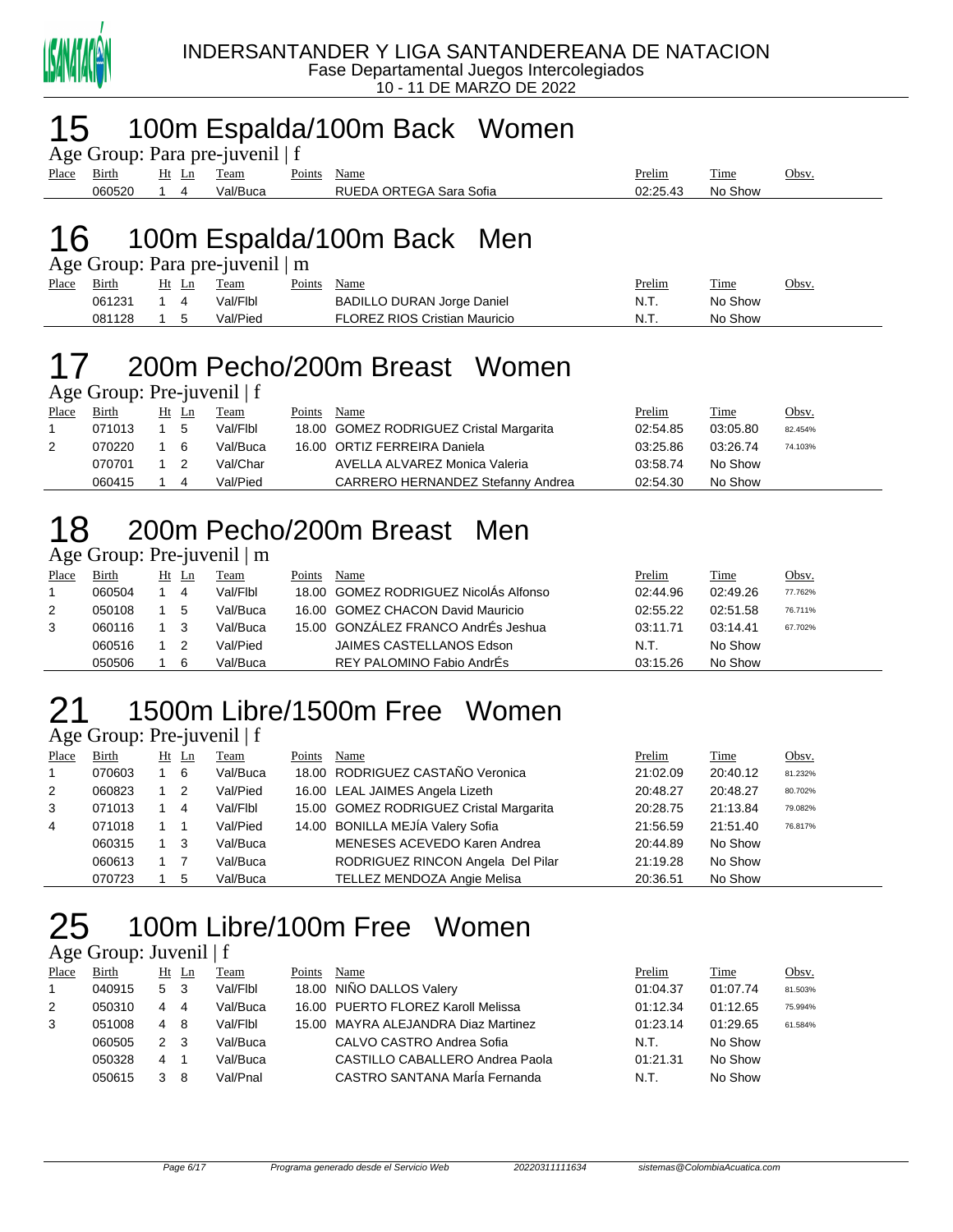

#### INDERSANTANDER Y LIGA SANTANDEREANA DE NATACION Fase Departamental Juegos Intercolegiados

10 - 11 DE MARZO DE 2022

| Continuing Event: 25 100m Libre/100m Free Age Group: JUVENIL   F |                            |                |                |          |             |                                        |          |          |         |  |
|------------------------------------------------------------------|----------------------------|----------------|----------------|----------|-------------|----------------------------------------|----------|----------|---------|--|
|                                                                  | 050217                     | 5              | $\overline{7}$ | Val/Pnal |             | CRUZ MARTÍNEZ Lorena Sofia             | 01:09.59 | No Show  |         |  |
|                                                                  | 051016                     | $\overline{2}$ | 5              | Val/Barb |             | GUERRA RODRIGUEZ MarÍa Paula           | N.T.     | No Show  |         |  |
|                                                                  | 050402                     | 3              | $\overline{1}$ | Val/Buca |             | JENNY ALEJANDRA Rozo Silva             | N.T.     | No Show  |         |  |
|                                                                  | 041014                     | 3              | $\overline{7}$ | Val/Pied |             | <b>REY ROJAS Daniela</b>               | N.T.     | No Show  |         |  |
|                                                                  | 050706                     | 3              | 3              | Val/Buca |             | ROMERO SANCHEZ Darlin Jiseb            | 02:11.37 | No Show  |         |  |
|                                                                  | 050820                     | $\overline{2}$ | $\overline{4}$ | Val/Giro |             | SANCHEZ JAIMES Liseth Juliana          | N.T.     | No Show  |         |  |
|                                                                  | 040121                     | 3              | $\overline{2}$ | Val/Guav |             | <b>VELASCO MARIN Maria Paula</b>       | N.T.     | No Show  |         |  |
|                                                                  | Age Group: Pre-juvenil   f |                |                |          |             |                                        |          |          |         |  |
| Place                                                            | Birth                      |                | $Ht$ Ln        | Team     | Points Name |                                        | Prelim   | Time     | Obsv.   |  |
| $\mathbf{1}$                                                     | 060505                     | 5              | 6              | Val/Flbl |             | 18.00 NIÑO DALLOS María Jose           | 01:05.36 | 01:05.23 | 84.639% |  |
| 2                                                                | 070526                     | 5              | $\overline{2}$ | Val/Buca |             | 16.00 GALVIS MEJÍA Karol Stefanie      | 01:05.78 | 01:08.41 | 80.705% |  |
| 3                                                                | 070323                     | 5              | $\mathbf{1}$   | Val/Pied |             | 15.00 MIRANDA RANGEL Ana Sofia         | 01:09.97 | 01:12.30 | 76.362% |  |
| 4                                                                | 070514                     | 3              | $\overline{4}$ | Val/Pnal |             | 14.00 ARDILA GOMEZ Lina MarÍa          | 01:24.54 | 01:19.68 | 69.290% |  |
| 5                                                                | 070220                     | 4              | $\overline{2}$ | Val/Buca |             | 13.00 ORTIZ FERREIRA Daniela           | 01:17.52 | 01:19.99 | 69.021% |  |
| 6                                                                | 071216                     | $\mathbf{1}$   | $\overline{7}$ | Val/Soco |             | 12.00 GONZALEZ RANGEL Danna Sofia      | N.T.     | 01:23.15 | 66.398% |  |
| 7                                                                | 060720                     | 2              | 6              | Val/Guav |             | 11.00 SANTOS SANTOS Camila             | N.T.     | 02:39.65 | 34.582% |  |
|                                                                  | 070906                     | 3              | 5              | Val/Buca |             | ACEVEDO PAEZ Daniela Andrea            | 01:30.71 | No Show  |         |  |
|                                                                  | 070225                     | 4              | 5              | Val/Sdet |             | ADARME RAMIREZ Saray Tatiana           | 01:12.96 | No Show  |         |  |
|                                                                  | 071115                     | 5              | 5              | Val/Buca |             | ARENAS CASTRO María Alejandra          | 01:04.31 | No Show  |         |  |
|                                                                  | 070701                     | 4              | 3              | Val/Char |             | <b>AVELLA ALVAREZ Monica Valeria</b>   | 01:13.73 | No Show  |         |  |
|                                                                  | 090608                     | 1              | 8              | Val/Barr |             | <b>BOHORQUEZ VESGA Nathaly</b>         | N.T.     | No Show  |         |  |
|                                                                  | 060415                     | 5              | $\overline{4}$ | Val/Pied |             | CARRERO HERNANDEZ Stefanny Andrea      | 01:02.45 | No Show  |         |  |
|                                                                  | 060729                     | $\overline{2}$ | $\overline{7}$ | Val/Cimi |             | <b>CHACON DIAZ Sharid Natalia</b>      | N.T.     | No Show  |         |  |
|                                                                  | 070509                     | 1              | 5              | Val/Cimi |             | DELVALLE GARCÍA Gabriela               | N.T.     | No Show  |         |  |
|                                                                  | 061219                     | $\mathbf{1}$   | 4              | Val/Buca |             | FIGUEROA TARAZONA MarÍa Alejandra      | N.T.     | No Show  |         |  |
|                                                                  | 071202                     | $\mathbf{1}$   | $\overline{2}$ | Val/Barr |             | <b>GALVIS RODRIGUEZ Aileen Juliana</b> | N.T.     | No Show  |         |  |
|                                                                  | 070923                     | $\mathbf{1}$   | 3              | Val/Pied |             | <b>JAIMES TARAZONA Claudia Dreis</b>   | N.T.     | No Show  |         |  |
|                                                                  | 060913                     | 2              | $\mathbf{1}$   | Val/Pied |             | ORDOÑEZ REATIGA Maria Alejandra        | N.T.     | No Show  |         |  |
|                                                                  | 071108                     | $\mathbf{1}$   | 6              | Val/Flbl |             | ORTIZ ROJAS Alejandra                  | N.T.     | No Show  |         |  |
|                                                                  | 060726                     | $\overline{2}$ | $\overline{2}$ | Val/Cimi |             | PINZON BENAVIDEZ Emily                 | N.T.     | No Show  |         |  |
|                                                                  | 080429                     | $\mathbf{1}$   | $\mathbf{1}$   | Val/Barr |             | RAMIREZ LADINO Manuela                 | N.T.     | No Show  |         |  |
|                                                                  | 060628                     | 4              | $\overline{7}$ | Val/Buca |             | REY PALOMINO MarÍa Lucia               | 01:19.48 | No Show  |         |  |
|                                                                  | 060613                     | 4              | 6              | Val/Buca |             | RODRIGUEZ RINCON Angela Del Pilar      | 01:14.75 | No Show  |         |  |
|                                                                  | 061118                     | 2              | 8              | Val/Pied |             | RODRIGUEZ ARCINIEGAS Paola Andrea      | N.T.     | No Show  |         |  |
|                                                                  | 070723                     | 5              | 8              | Val/Buca |             | <b>TELLEZ MENDOZA Angie Melisa</b>     | 01:10.89 | No Show  |         |  |
|                                                                  | 071016                     | 3              | 6              | Val/Buca |             | VILLAMIZAR SANGUINO Yari Camila        | 02:37.85 | No Show  |         |  |

### 100m Libre/100m Free Men Age Group: Juvenil | m

| Place | Birth  |              | $Ht$ Ln        | Team     | Points | Name                                   | Prelim   | Time     | Obsv.   |
|-------|--------|--------------|----------------|----------|--------|----------------------------------------|----------|----------|---------|
| 1     | 040409 | $7^{\circ}$  | 2              | Val/Buca |        | 18.00 MANTILLA GELVES Juan Sebastian   | 00:58.21 | 00:59.17 | 84.942% |
| 2     | 040924 | 6.           | 5              | Val/Buca |        | 16.00 ALMAIDA SANDOVAL Jhoseph Steven  | 00:59.87 | 01:00.97 | 82.434% |
| 3     | 040716 | 3            | $\overline{2}$ | Val/Barr |        | 15.00 VELASQUEZ VERGARA Oscar Santiago | N.T.     | 01:03.29 | 79.412% |
|       | 040119 | $\mathbf{7}$ | 6              | Val/Flbl |        | BARRAGAN PINTO Juan Camilo             | 00:58.12 | No Show  |         |
|       | 041122 | 2            | 4              | Val/Buca |        | HILLON LOZANO Juan Daniel              | N.T.     | No Show  |         |
|       | 040307 | 36           |                | Val/Barr |        | PARADA BELTRAN Jhoan Sebastian         | N.T.     | No Show  |         |
|       | 040917 | 3            | -8             | Val/Buca |        | RAMIREZ ALBARRACIN Manuel Esteban      | N.T.     | No Show  |         |
|       | 040812 | 3            | $\overline{7}$ | Val/Barr |        | RINCON BELTRAN Jose Daniel             | N.T.     | No Show  |         |
|       | 040916 | 3            |                | Val/Barr |        | RODRIGUEZ ANGULO Jose Luis             | N.T.     | No Show  |         |
|       | 030712 | 3            | 3              | Val/Cimi |        | ROJAS MENDEZ Camilo AndrÉs             | N.T.     | No Show  |         |
|       | 041016 | 6.           |                | Val/Buca |        | <b>TORO MATEUS Juan Felipe</b>         | 01:05.90 | No Show  |         |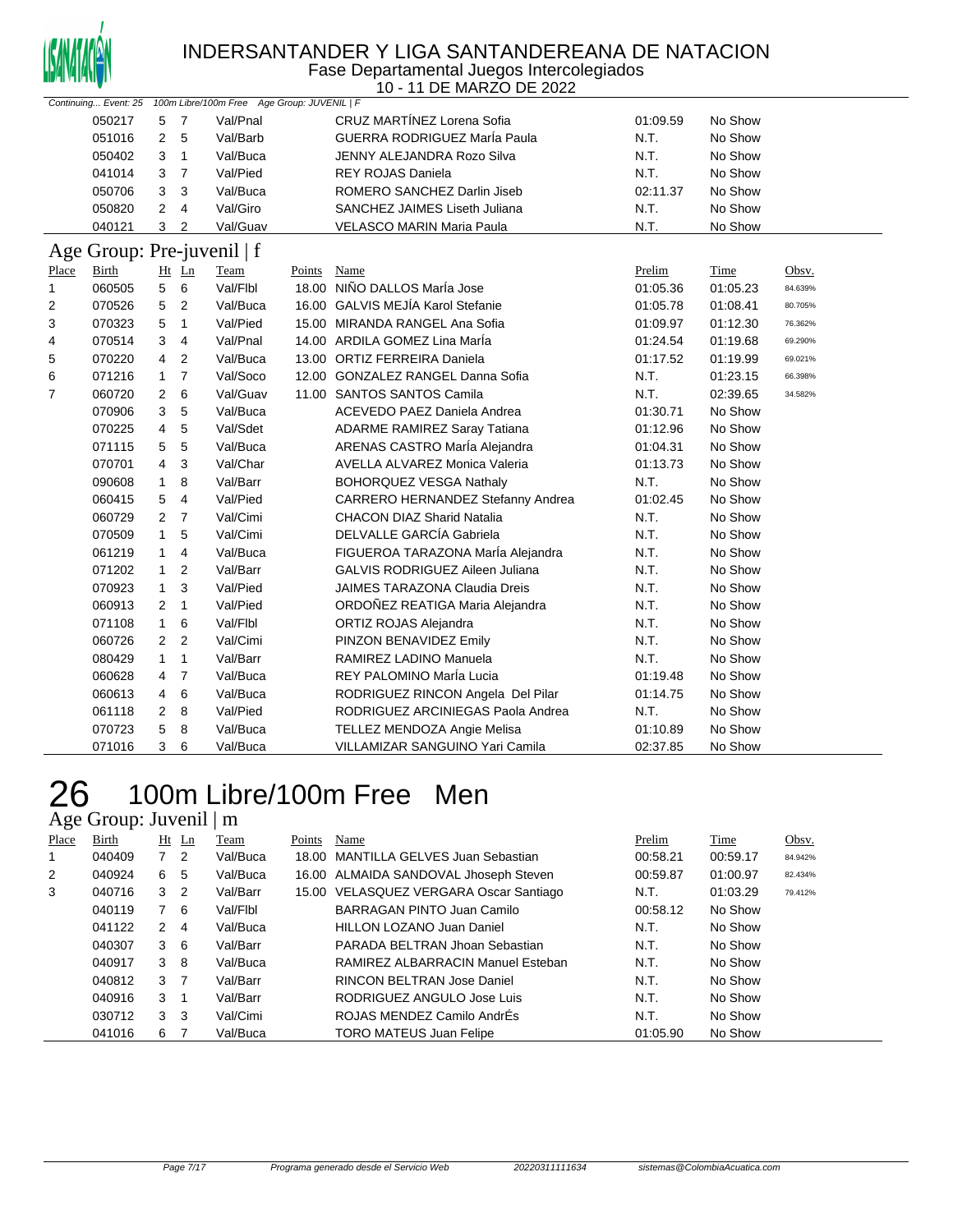

### 100m Libre/100m Free Men Age Group: Pre-juvenil | m

| Place | <b>Birth</b> |                | $Ht$ Ln                 | <b>Team</b> | Points | Name                                   | Prelim   | Time     | Obsv.   |
|-------|--------------|----------------|-------------------------|-------------|--------|----------------------------------------|----------|----------|---------|
| 1     | 060308       | $\overline{7}$ | 4                       | Val/Buca    |        | 18.00 ORTIZ NUÑEZ Juan Esteban         | 00:57.07 | 00:56.33 | 89.224% |
| 2     | 060504       | $\overline{7}$ | 5                       | Val/Flbl    |        | 16.00 GOMEZ RODRIGUEZ NicolAs Alfonso  | 00:57.27 | 00:57.17 | 87.913% |
| 3     | 060929       | $\overline{7}$ | 3                       | Val/Pied    |        | 15.00 OTERO BALLESTEROS Jesus Martin   | 00:58.02 | 00:58.13 | 86.461% |
| 4     | 060816       | $\overline{7}$ | $\overline{7}$          | Val/Buca    |        | 14.00 REINA MORENO AndrÉs Felipe       | 00:58.85 | 00:59.83 | 84.005% |
| 5     | 050108       | $\overline{7}$ | $\mathbf{1}$            | Val/Buca    |        | 13.00 GOMEZ CHACON David Mauricio      | 00:59.07 | 01:00.61 | 82.924% |
| 6     | 050417       | 6              | $\overline{2}$          | Val/Buca    |        | 12.00 FUENTES GRISALES Luan Nikolas    | 01:00.94 | 01:02.31 | 80.661% |
| 7     | 060424       | $\mathbf{1}$   | 3                       | Val/Pied    |        | 11.00 JAIMES REYES Julian              | 01:06.65 | 01:06.65 | 75.409% |
| 8     | 061216       | 5              | 3                       | Val/Buca    |        | 10.00 VALDIVIESO CORDERO Daniel Felipe | 01:08.44 | 01:07.69 | 74.250% |
| 9     | 060207       | 5              | $\mathbf{1}$            | Val/Buca    |        | 8.00 JAIMES PARADA Yohan Sebastian     | 01:09.16 | 01:08.77 | 73.084% |
| 10    | 060204       | $\overline{2}$ | 8                       | Val/Barr    |        | 7.00 JOYA GUARDO Bryan Steven          | N.T.     | 01:08.78 | 73.074% |
| 11    | 050815       | $\overline{2}$ | $\overline{2}$          | Val/Barr    |        | 6.00 RAMIREZ LADINO AndrÉs David       | N.T.     | 01:08.97 | 72.872% |
| 12    | 060105       | $\overline{4}$ | $\overline{\mathbf{4}}$ | Val/Bari    |        | 5.00 TUTASAURA ALAVA Jose Manuel       | 01:09.38 | 01:09.19 | 72.641% |
| 13    | 050218       | 5              | 8                       | Val/Buca    |        | 4.00 PULIDO RIVERA Juan Diego          | 01:09.17 | 01:09.88 | 71.923% |
| 14    | 060511       | $\overline{4}$ | 6                       | Val/Buca    |        | 3.00 VEGA SOLER Tomas Felipe           | 01:13.08 | 01:10.76 | 71.029% |
| 15    | 060601       | 4              | 3                       | Val/Flbl    |        | 2.00 GONZALEZ GOMEZ Juan David         | 01:10.95 | 01:11.46 | 70.333% |
| 16    | 060205       | 4              | 5                       | Val/Buca    |        | 1.00 RODRIGUEZ MORALES Johan Sebastian | 01:10.64 | 01:11.80 | 70.000% |
| 17    | 061015       | 3              | $\overline{\mathbf{4}}$ | Val/Bari    |        | <b>DUARTE LEON Daniel Santiago</b>     | 01:18.58 | 01:18.58 | 63.960% |
|       | 061212       | $\overline{4}$ | $\overline{7}$          | Val/Buca    |        | ARDILA RODRIGUEZ NicolÁs Sttephen      | 01:16.11 | No Show  |         |
|       | 060716       | $\mathbf{1}$   | 6                       | Val/Flri    |        | BAYONA AYALA Ronald Zahid              | N.T.     | No Show  |         |
|       | 050604       | 6              | $\mathbf{1}$            | Val/Buca    |        | <b>BLANCO MESA Jesus David</b>         | 01:06.11 | No Show  |         |
|       | 070807       | $\mathbf{1}$   | $\overline{7}$          | Val/Buca    |        | CALVO CASTRO Carlos Fernando           | N.T.     | No Show  |         |
|       | 060304       | $\mathbf{1}$   | 4                       | Val/Cimi    |        | <b>CARDONA PINZON Camilo Stiven</b>    | N.T.     | No Show  |         |
|       | 060304       | $\mathbf{1}$   | 5                       | Val/Barb    |        | <b>CORREA ARDILA Andres Sebastian</b>  | N.T.     | No Show  |         |
|       | 060817       | 5              | $\overline{4}$          | Val/Buca    |        | DIAZ PEÑA Johan Sebastian              | 01:07.52 | No Show  |         |
|       | 060707       | 6              | $\overline{4}$          | Val/Buca    |        | DIAZ NIÑO NicolAs Eduardo              | 00:59.41 | No Show  |         |
|       | 060116       | 5              | 6                       | Val/Buca    |        | GONZÁLEZ FRANCO AndrÉs Jeshua          | 01:08.56 | No Show  |         |
|       | 050104       | $\overline{2}$ | 5                       | Val/Buca    |        | GONZALEZ CHAVES David Alejandro        | N.T.     | No Show  |         |
|       | 061115       | 3              | $\mathbf 5$             | Val/Buca    |        | <b>GUZMAN DURAN Cristian David</b>     | 03:07.00 | No Show  |         |
|       | 060516       | 4              | 8                       | Val/Pied    |        | JAIMES CASTELLANOS Edson               | 01:26.68 | No Show  |         |
|       | 060223       | 5              | $\overline{c}$          | Val/Buca    |        | LEIDENZ DURAN Josue Abraham            | 01:08.81 | No Show  |         |
|       | 060413       | $\overline{4}$ | $\overline{c}$          | Val/Buca    |        | <b>LINARES ROJAS Nicolas</b>           | 01:14.34 | No Show  |         |
|       | 050503       | $\mathbf{2}$   | 3                       | Val/Suai    |        | LOPEZ CAMACHO Juan David               | N.T.     | No Show  |         |
|       | 060712       | 5              | $\mathbf 5$             | Val/Buca    |        | MORENO LAGARES Juan Diego              | 01:07.92 | No Show  |         |
|       | 051012       | $\mathbf{2}$   | $\overline{\mathbf{7}}$ | Val/Buca    |        | NARANJO BARRIOS Nicolas David          | N.T.     | No Show  |         |
|       | 061129       | $\mathbf{1}$   | $\boldsymbol{2}$        | Val/Buca    |        | ORDUZ CUELLAR Hyczen                   | N.T.     | No Show  |         |
|       | 051009       | 6              | 8                       | Val/Buca    |        | PARRA DULCEY Javier Ricardo            | 01:06.94 | No Show  |         |
|       | 050827       | 4              | $\mathbf{1}$            | Val/Buca    |        | PEREZ RAMIREZ Thomas                   | 01:24.86 | No Show  |         |
|       | 050717       | $\overline{2}$ | 6                       | Val/Cimi    |        | PINHA VARGAS Maicol Asisclo            | N.T.     | No Show  |         |
|       | 050506       | 5              | $\overline{7}$          | Val/Buca    |        | REY PALOMINO Fabio AndrÉs              | 01:08.90 | No Show  |         |
|       | 051023       | $\overline{2}$ | $\mathbf{1}$            | Val/Sucr    |        | ROJAS PEÑA Cristian Camilo             | N.T.     | No Show  |         |
|       | 050118       | 6              | 3                       | Val/Buca    |        | SANDIA VANEGAS Aaron Moises            | 01:00.10 | No Show  |         |
|       | 050323       | 6              | 6                       | Val/Buca    |        | SUREZ FONSECA Thomas                   | 01:00.53 | No Show  |         |
|       | 050804       | $\overline{7}$ | 8                       | Val/Buca    |        | <b>TAVERA BARON Roberto Alejandro</b>  | 00:59.34 | No Show  |         |

### 100m Libre/100m Free Women Age Group: Para pre-juvenil  $| f \rangle$

|       |        |       | $\frac{1}{2}$ $\frac{1}{2}$ $\frac{1}{2}$ $\frac{1}{2}$ $\frac{1}{2}$ $\frac{1}{2}$ $\frac{1}{2}$ $\frac{1}{2}$ $\frac{1}{2}$ $\frac{1}{2}$ $\frac{1}{2}$ $\frac{1}{2}$ $\frac{1}{2}$ $\frac{1}{2}$ $\frac{1}{2}$ $\frac{1}{2}$ $\frac{1}{2}$ $\frac{1}{2}$ $\frac{1}{2}$ $\frac{1}{2}$ $\frac{1}{2}$ $\frac{1}{2}$ |             |                               |               |          |         |
|-------|--------|-------|---------------------------------------------------------------------------------------------------------------------------------------------------------------------------------------------------------------------------------------------------------------------------------------------------------------------|-------------|-------------------------------|---------------|----------|---------|
| Place | Birth  | Ht Ln | Team                                                                                                                                                                                                                                                                                                                | Points Name |                               | <u>Prelim</u> | Time     | Obsv.   |
|       | 060520 | . 14  | Val/Buca                                                                                                                                                                                                                                                                                                            |             | 18.00 RUEDA ORTEGA Sara Sofia | 01:48.43      | 01:40.69 | 54.832% |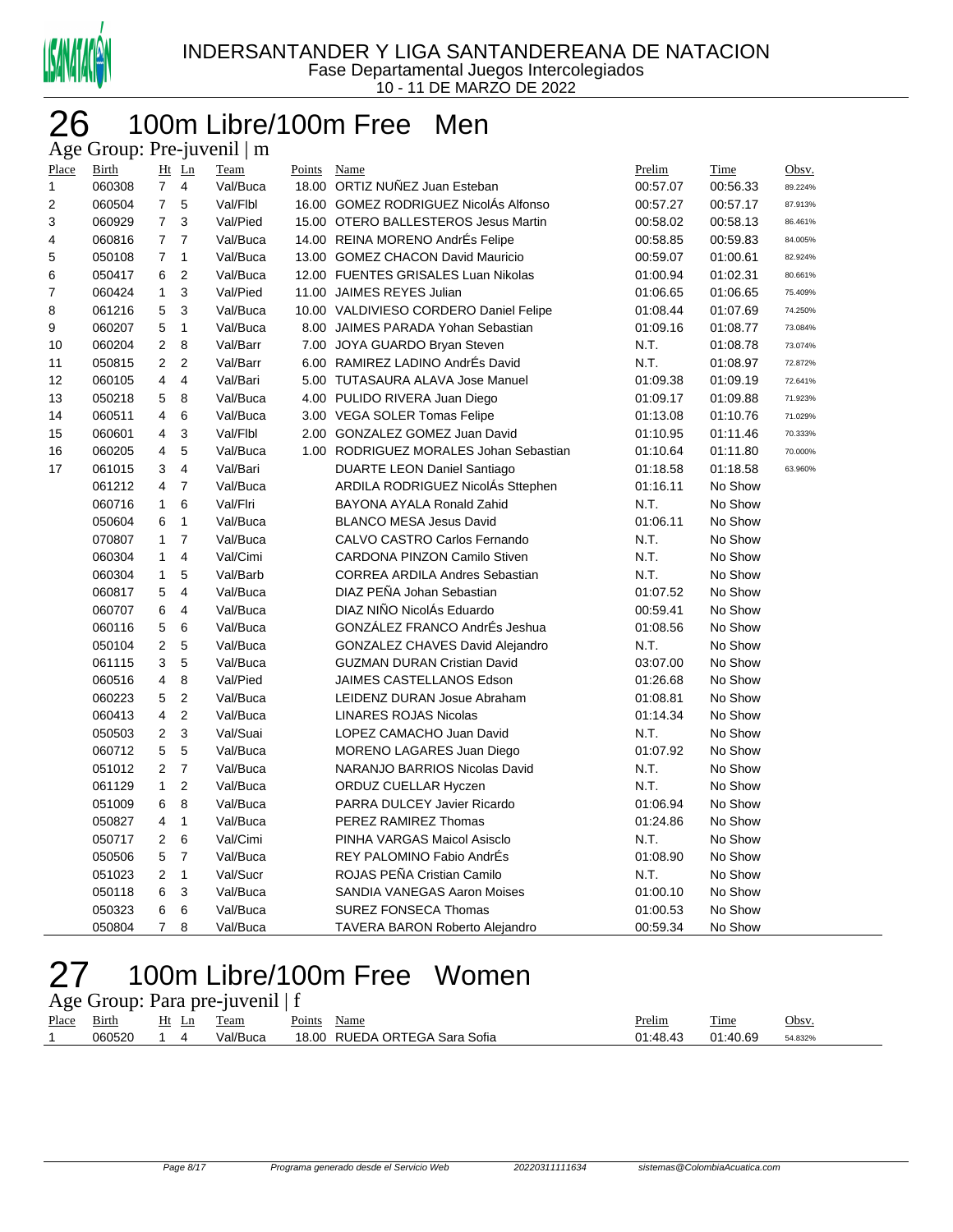

#### 100m Libre/100m Free Men  $\mathbf{p}$ . Dara juvenil  $\mathbf{p}$

|              | $\Delta$ ge Oroup. Fara juvenil   III |    |       |             |        |                                      |          |             |              |  |  |  |  |
|--------------|---------------------------------------|----|-------|-------------|--------|--------------------------------------|----------|-------------|--------------|--|--|--|--|
| Place        | <b>Birth</b>                          |    | Ht Ln | <b>Team</b> | Points | Name                                 | Prelim   | Time        | <u>Obsv.</u> |  |  |  |  |
|              | 040102                                |    | 5     | Val/Buca    |        | LEYVA VARGAS Federico                | N.T.     | No Show     |              |  |  |  |  |
|              | Age Group: Para pre-juvenil   m       |    |       |             |        |                                      |          |             |              |  |  |  |  |
| <b>Place</b> | <b>Birth</b>                          | Ht | Ln    | Team        | Points | Name                                 | Prelim   | <b>Time</b> | Obsv.        |  |  |  |  |
|              | 080820                                |    | -4    | Val/Buca    |        | 18.00 CACERES JOYA Jhonatan Keith    | 02:27.10 | 02:14.29    | 37.426%      |  |  |  |  |
|              | 061231                                |    | -3    | Val/Flbl    |        | <b>BADILLO DURAN Jorge Daniel</b>    | N.T.     | No Show     |              |  |  |  |  |
|              | 081128                                |    | 6     | Val/Pied    |        | <b>FLOREZ RIOS Cristian Mauricio</b> | N.T.     | No Show     |              |  |  |  |  |
|              |                                       |    |       |             |        |                                      |          |             |              |  |  |  |  |

# 33 50m Espalda/50m Back Women

| Age Group: Juvenil   f |                            |                |                |          |        |                                     |          |                     |         |  |  |
|------------------------|----------------------------|----------------|----------------|----------|--------|-------------------------------------|----------|---------------------|---------|--|--|
| Place                  | Birth                      |                | $Ht$ Ln        | Team     | Points | Name                                | Prelim   | Time                | Obsv.   |  |  |
| 1                      | 040915                     | $\overline{4}$ | -3             | Val/Flbl | 18.00  | NIÑO DALLOS Valery                  | 00:37.39 | 00:36.39            | 77.246% |  |  |
| 2                      | 050310                     | 4              | -1             | Val/Buca | 16.00  | PUERTO FLOREZ Karoll Melissa        | 00:44.29 | 00:45.09            | 62.342% |  |  |
| 3                      | 051008                     | $\overline{4}$ | 8              | Val/Flbl | 15.00  | MAYRA ALEJANDRA Diaz Martinez       | 00:50.58 | 00:50.58            | 55.575% |  |  |
|                        | 050605                     | 3              | -3             | Val/Giro |        | <b>DIAZ BARRERA Sirley Gabriela</b> | 00:53.28 | <b>Disqualified</b> | sw 6.5  |  |  |
|                        | 050615                     | 3              | $\overline{2}$ | Val/Pnal |        | CASTRO SANTANA María Fernanda       | N.T.     | No Show             |         |  |  |
|                        | 041028                     | 3              | 4              | Val/Buca |        | GOMEZ HERNANDEZ MarÍa Alejandra     | 00:52.45 | No Show             |         |  |  |
|                        | 051016                     | 3              | -8             | Val/Barb |        | GUERRA RODRIGUEZ MarÍa Paula        | N.T.     | No Show             |         |  |  |
|                        | 041014                     | 3              | - 6            | Val/Pied |        | REY ROJAS Daniela                   | N.T.     | No Show             |         |  |  |
|                        | 050820                     | 3              | $\overline{7}$ | Val/Giro |        | SANCHEZ JAIMES Liseth Juliana       | N.T.     | No Show             |         |  |  |
|                        | 051006                     | 3              |                | Val/Buca |        | <b>TORRES RUBIANO Sofia</b>         | N.T.     | No Show             |         |  |  |
|                        | Age Group: Pre-juvenil   f |                |                |          |        |                                     |          |                     |         |  |  |
| Place                  | Birth                      |                | $Ht$ Ln        | Team     | Points | Name                                | Prelim   | Time                | Obsv.   |  |  |
| 1                      | 060505                     | 4              | 4              | Val/Flbl | 18.00  | NIÑO DALLOS María Jose              | 00:34.32 | 00:34.04            | 82.579% |  |  |
| 2                      | 070526                     | 4              | 2              | Val/Buca |        | 16.00 GALVIS MEJÍA Karol Stefanie   | 00:39.73 | 00:38.80            | 72.448% |  |  |

| 1 | 060505 | 4              | 4              | Val/Flbl |       | 18.00 NIÑO DALLOS María Jose            | 00:34.32 | 00:34.04 | 82.579% |
|---|--------|----------------|----------------|----------|-------|-----------------------------------------|----------|----------|---------|
| 2 | 070526 | $\overline{4}$ | $\overline{2}$ | Val/Buca |       | 16.00 GALVIS MEJÍA Karol Stefanie       | 00:39.73 | 00:38.80 | 72.448% |
| 3 | 070603 | $\overline{2}$ | -7             | Val/Buca |       | 15.00 RODRIGUEZ CASTAÑO Veronica        | N.T.     | 00:40.74 | 68.999% |
| 4 | 071216 | $\overline{1}$ | -2             | Val/Soco |       | 14.00 GONZALEZ RANGEL Danna Sofia       | N.T.     | 00:41.40 | 67.899% |
| 5 | 071018 | 4 7            |                | Val/Pied |       | 13.00 BONILLA MEJÍA Valery Sofia        | 00:42.36 | 00:41.57 | 67.621% |
| 6 | 071204 |                | -6             | Val/Flbl |       | 12.00 VALDES RUIZ Mayra Alejandra       | N.T.     | 00:46.43 | 60.543% |
| 7 | 070514 | 3              | 5              | Val/Pnal |       | 11.00 ARDILA GOMEZ Lina MarÍa           | 00:53.03 | 00:49.31 | 57.007% |
| 8 | 070920 | 2              |                | Val/Barr | 10.00 | DIAZ SÁNCHEZ Isabella                   | N.T.     | 00:53.56 | 52.483% |
| 9 | 071202 | $\overline{1}$ | -3             | Val/Barr |       | 8.00 GALVIS RODRIGUEZ Aileen Juliana    | N.T.     | 01:00.58 | 46.401% |
|   | 070225 | $\overline{4}$ | - 6            | Val/Sdet |       | <b>ADARME RAMIREZ Saray Tatiana</b>     | 00:39.56 | No Show  |         |
|   | 090608 |                |                | Val/Barr |       | <b>BOHORQUEZ VESGA Nathaly</b>          | N.T.     | No Show  |         |
|   | 070416 | $\mathbf{2}$   | 6              | Val/Barb |       | <b>CASTILLO CONTRERAS Leidi Mariana</b> | N.T.     | No Show  |         |
|   | 061219 | $\mathbf{2}$   | -3             | Val/Buca |       | FIGUEROA TARAZONA María Alejandra       | N.T.     | No Show  |         |
|   | 060829 | 4              | -5             | Val/Buca |       | <b>FUENTES CASTRO Andrea Carolina</b>   | 00:35.15 | No Show  |         |
|   | 070923 | $\mathbf{2}$   | - 8            | Val/Pied |       | <b>JAIMES TARAZONA Claudia Dreis</b>    | N.T.     | No Show  |         |
|   | 060913 | $2 \quad 4$    |                | Val/Pied |       | ORDOÑEZ REATIGA Maria Alejandra         | N.T.     | No Show  |         |
|   | 071108 | $\overline{1}$ | -5             | Val/Flbl |       | ORTIZ ROJAS Alejandra                   | N.T.     | No Show  |         |
|   | 070524 | 2              | $\overline{2}$ | Val/Barb |       | PARRA CASTAÑO Ana Maria                 | N.T.     | No Show  |         |
|   | 080429 | $\mathbf{1}$   | 7              | Val/Barr |       | RAMIREZ LADINO Manuela                  | N.T.     | No Show  |         |
|   | 061118 | $\mathbf{2}$   | -5             | Val/Pied |       | RODRIGUEZ ARCINIEGAS Paola Andrea       | N.T.     | No Show  |         |
|   | 071017 |                | 4              | Val/Cimi |       | ZAPATA JARAMILLO Sofia Valentina        | N.T.     | No Show  |         |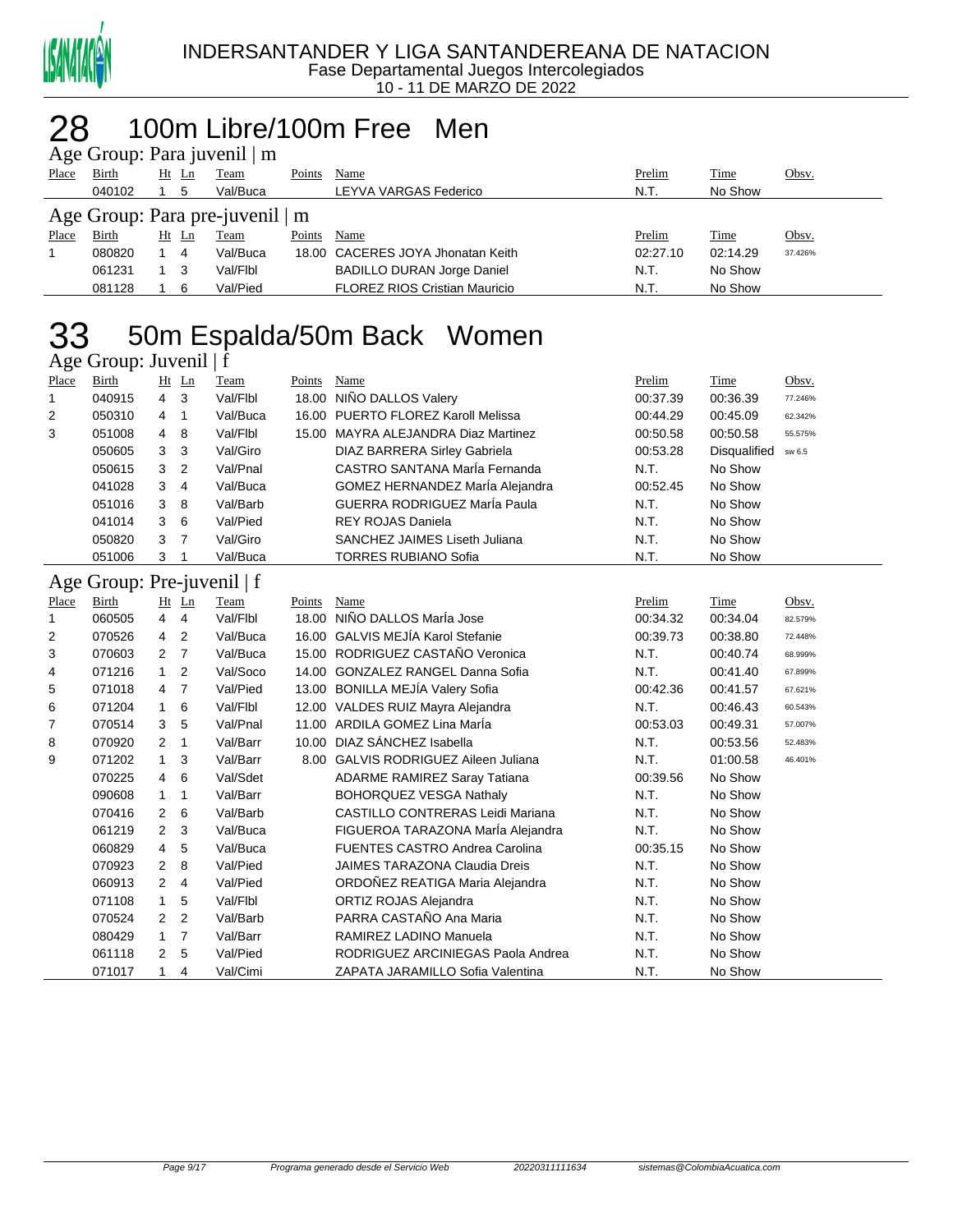

# 50m Espalda/50m Back Men

| Age Group: Juvenil   m               |        |              |                |          |        |                                       |          |          |         |  |  |  |
|--------------------------------------|--------|--------------|----------------|----------|--------|---------------------------------------|----------|----------|---------|--|--|--|
| Place                                | Birth  |              | $Ht$ Ln        | Team     | Points | Name                                  | Prelim   | Time     | Obsv.   |  |  |  |
| 1                                    | 040924 | 2            | $\mathbf{1}$   | Val/Buca |        | 18.00 ALMAIDA SANDOVAL Jhoseph Steven | N.T.     | 00:32.54 | 79.010% |  |  |  |
|                                      | 040119 | 3            | 6              | Val/Flbl |        | <b>BARRAGAN PINTO Juan Camilo</b>     | 00:34.38 | No Show  |         |  |  |  |
|                                      | 041122 | 2            | 8              | Val/Buca |        | <b>HILLON LOZANO Juan Daniel</b>      | N.T.     | No Show  |         |  |  |  |
|                                      | 040916 | 2            | $\overline{7}$ | Val/Barr |        | RODRIGUEZ ANGULO Jose Luis            | N.T.     | No Show  |         |  |  |  |
|                                      | 030712 | 2            | $\overline{2}$ | Val/Cimi |        | ROJAS MENDEZ Camilo AndrÉs            | N.T.     | No Show  |         |  |  |  |
| Age Group: Pre-juvenil  <br>$\mid$ m |        |              |                |          |        |                                       |          |          |         |  |  |  |
| Place                                | Birth  |              | Ht Ln          | Team     | Points | Name                                  | Prelim   | Time     | Obsv.   |  |  |  |
| 1                                    | 060816 | 3            | 4              | Val/Buca |        | 18.00 REINA MORENO AndrÉs Felipe      | 00:31.65 | 00:31.84 | 80.747% |  |  |  |
| 2                                    | 060929 | 3            | 3              | Val/Pied | 16.00  | <b>OTERO BALLESTEROS Jesus Martin</b> | 00:34.18 | 00:33.54 | 76.655% |  |  |  |
| 3                                    | 050417 | $\mathbf{1}$ | 4              | Val/Buca |        | 15.00 FUENTES GRISALES Luan Nikolas   | N.T.     | 00:33.80 | 76.065% |  |  |  |
| 4                                    | 060424 | 1            | 7              | Val/Pied | 14.00  | JAIMES REYES Julian                   | 00:36.36 | 00:36.36 | 70.710% |  |  |  |
| 5                                    | 050218 | 3            | 7              | Val/Buca | 13.00  | PULIDO RIVERA Juan Diego              | 00:36.14 | 00:38.33 | 67.075% |  |  |  |
| 6                                    | 060204 | $\mathbf{1}$ | 6              | Val/Barr | 12.00  | JOYA GUARDO Bryan Steven              | N.T.     | 00:39.64 | 64.859% |  |  |  |
| 7                                    | 060207 | 2            | 3              | Val/Buca | 11.00  | JAIMES PARADA Yohan Sebastian         | 00:41.27 | 00:40.16 | 64.019% |  |  |  |
| 8                                    | 050815 | 1            | 3              | Val/Barr |        | 10.00 RAMIREZ LADINO AndrÉs David     | N.T.     | 00:48.13 | 53.418% |  |  |  |
|                                      | 061212 | $\mathbf{1}$ | $\mathbf{1}$   | Val/Buca |        | ARDILA RODRIGUEZ NicolÁs Sttephen     | N.T.     | No Show  |         |  |  |  |
|                                      | 050604 | 2            | 4              | Val/Buca |        | <b>BLANCO MESA Jesus David</b>        | 00:38.69 | No Show  |         |  |  |  |
|                                      | 050528 | 1            | 5              | Val/Barb |        | <b>CAMACHO FONSECA Nicolas Felipe</b> | N.T.     | No Show  |         |  |  |  |
|                                      | 060304 | 1            | $\overline{2}$ | Val/Cimi |        | <b>CARDONA PINZON Camilo Stiven</b>   | N.T.     | No Show  |         |  |  |  |
|                                      | 060817 | 3            | 8              | Val/Buca |        | DIAZ PEÑA Johan Sebastian             | 00:37.67 | No Show  |         |  |  |  |
|                                      | 060712 | 2            | 5              | Val/Buca |        | <b>MORENO LAGARES Juan Diego</b>      | 00:39.70 | No Show  |         |  |  |  |
|                                      | 051009 | 3            | $\mathbf 1$    | Val/Buca |        | PARRA DULCEY Javier Ricardo           | 00:37.02 | No Show  |         |  |  |  |
|                                      | 051018 | 2            | 6              | Val/Flbl |        | PEREZ GOMEZ Daniel Alexander          | 00:41.82 | No Show  |         |  |  |  |
|                                      | 050323 | 3            | $\overline{2}$ | Val/Buca |        | <b>SUREZ FONSECA Thomas</b>           | 00:35.58 | No Show  |         |  |  |  |
|                                      | 050804 | 3            | 5              | Val/Buca |        | <b>TAVERA BARON Roberto Alejandro</b> | 00:33.64 | No Show  |         |  |  |  |

### 50m Espalda/50m Back Women

| Age Group: Para pre-juvenil   f |  |
|---------------------------------|--|
|---------------------------------|--|

| Place | - -<br>Birth | Ht<br>Ln | eam      | Points<br>Name                             | Prelim                     | m.<br>1 ime | Obsv.   |
|-------|--------------|----------|----------|--------------------------------------------|----------------------------|-------------|---------|
|       | 060520       |          | /al/Buca | ORTEGA.<br>Sofia<br>18.00<br>RUEDA<br>Sara | 01 09 23<br>. . <i>.</i> . | 01:06.28    | 42.411% |

# 36 50m Espalda/50m Back Men

#### Age Group: Para pre-juvenil | m

| Place | Birth  | Ht | Ln  | Team     | Points | Name                                 | Prelim | <b>Time</b> | <u>Obsv.</u> |
|-------|--------|----|-----|----------|--------|--------------------------------------|--------|-------------|--------------|
|       | 061231 |    |     | Val/Flbl |        | BADILLO DURAN Jorge Daniel           | N.T.   | No Show     |              |
|       | 080820 |    | . 5 | Val/Buca |        | CACERES JOYA Jhonatan Keith          | N.T.   | No Show     |              |
|       | 081128 |    |     | Val/Pied |        | <b>FLOREZ RIOS Cristian Mauricio</b> | N.T.   | No Show     |              |

# 100m Pecho/100m Breast Women

### Age Group: Juvenil | f

| Place | Birth  | $Ht$ Ln | Team     | Points | Name                               | Prelim   | Time     | <u>Obsv.</u> |
|-------|--------|---------|----------|--------|------------------------------------|----------|----------|--------------|
|       | 050715 | - 6     | Val/Buca |        | 18.00 BELLO DIAZ Lina Marla        | 01:30.98 | 01:34.53 | 74.125%      |
| 2     | 050310 |         | Val/Buca |        | 16.00 PUERTO FLOREZ Karoll Melissa | 01:36.98 | 01:36.28 | 72.777%      |
|       | 041113 | -8      | Val/Flbl |        | 15.00 CAMACHO FLOREZ Karol Vanessa | N.T.     | 01:47.56 | 65.145%      |
|       | 060505 | .5      | Val/Buca |        | CALVO CASTRO Andrea Sofia          | N.T.     | No Show  |              |
|       | 050217 | 4       | Val/Pnal |        | CRUZ MARTÍNEZ Lorena Sofia         | N.T.     | No Show  |              |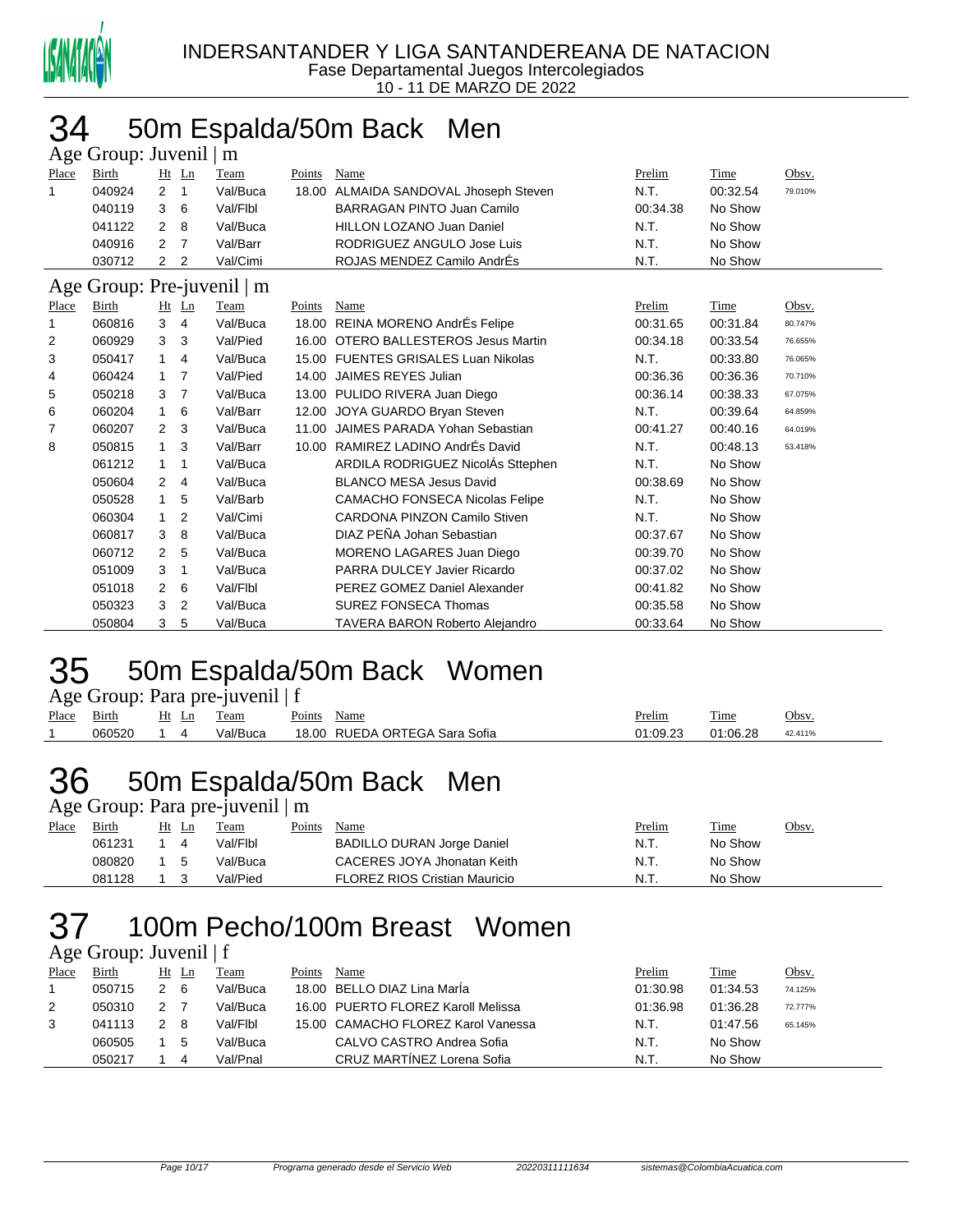

### 100m Pecho/100m Breast Women

| Age Group: Pre-juvenil $ f $ |        |                |   |          |        |                                         |          |          |         |  |  |
|------------------------------|--------|----------------|---|----------|--------|-----------------------------------------|----------|----------|---------|--|--|
| Place                        | Birth  | $Ht$ Ln        |   | Team     | Points | Name                                    | Prelim   | Time     | Obsv.   |  |  |
| $\mathbf{1}$                 | 071013 | 2 <sub>5</sub> |   | Val/Flbl |        | 18.00 GOMEZ RODRIGUEZ Cristal Margarita | 01:21.20 | 01:21.83 | 85.629% |  |  |
| 2                            | 070220 | 2 <sub>2</sub> |   | Val/Buca |        | 16.00 ORTIZ FERREIRA Daniela            | 01:35.80 | 01:35.80 | 73.142% |  |  |
| 3                            | 070323 | $2 \quad 3$    |   | Val/Pied |        | 15.00 MIRANDA RANGEL Ana Sofia          | 01:30.61 | 01:45.13 | 66.651% |  |  |
| 4                            | 071202 | $1\quad 2$     |   | Val/Barr |        | 14.00 GALVIS RODRIGUEZ Aileen Juliana   | N.T.     | 02:08.66 | 54.461% |  |  |
|                              | 070701 | $2 \quad 1$    |   | Val/Char |        | AVELLA ALVAREZ Monica Valeria           | 01:49.77 | No Show  |         |  |  |
|                              | 090608 | $1 \quad 7$    |   | Val/Barr |        | <b>BOHORQUEZ VESGA Nathaly</b>          | N.T.     | No Show  |         |  |  |
|                              | 060415 | $2 \quad 4$    |   | Val/Pied |        | CARRERO HERNANDEZ Stefanny Andrea       | 01:20.70 | No Show  |         |  |  |
|                              | 061219 |                | 6 | Val/Buca |        | FIGUEROA TARAZONA MarÍa Alejandra       | N.T.     | No Show  |         |  |  |
|                              | 060726 |                | 3 | Val/Cimi |        | PINZON BENAVIDEZ Emily                  | N.T.     | No Show  |         |  |  |

# 100m Pecho/100m Breast Men

Age Group: Pre-juvenil | m

| Place          | Birth  |                | $Ht$ Ln        | Team     | Points | Name                                   | Prelim   | Time     | Obsv.   |
|----------------|--------|----------------|----------------|----------|--------|----------------------------------------|----------|----------|---------|
| 1              | 060504 | 2              | $\overline{4}$ | Val/Flbl |        | 18.00 GOMEZ RODRIGUEZ NicolAs Alfonso  | 01:15.90 | 01:16.44 | 78.401% |
| $\overline{2}$ | 050108 | 2 <sub>5</sub> |                | Val/Buca |        | 16.00 GOMEZ CHACON David Mauricio      | 01:18.03 | 01:19.96 | 74.950% |
| 3              | 060116 | 2              | - 3            | Val/Buca |        | 15.00 GONZÁLEZ FRANCO AndrÉs Jeshua    | 01:23.75 | 01:25.65 | 69.971% |
| 4              | 060424 | $1\quad 2$     |                | Val/Pied |        | 14.00 JAIMES REYES Julian              | N.T.     | 01:27.96 | 68.133% |
| 5              | 060601 | $1 \quad 7$    |                | Val/Flbl |        | 13.00 GONZALEZ GOMEZ Juan David        | N.T.     | 01:37.77 | 61.297% |
| 6              | 061216 | 2              |                | Val/Buca |        | 12.00 VALDIVIESO CORDERO Daniel Felipe | 01:36.17 | 01:38.51 | 60.836% |
|                | 061212 | $1 \quad 8$    |                | Val/Buca |        | ARDILA RODRIGUEZ NicolÁs Sttephen      | N.T.     | No Show  |         |
|                | 060304 |                | - 6            | Val/Cimi |        | CARDONA PINZON Camilo Stiven           | N.T.     | No Show  |         |
|                | 060516 | 2              | - 8            | Val/Pied |        | JAIMES CASTELLANOS Edson               | 01:50.53 | No Show  |         |
|                | 050503 |                | -3             | Val/Suai |        | LOPEZ CAMACHO Juan David               | N.T.     | No Show  |         |
|                | 061129 |                |                | Val/Buca |        | ORDUZ CUELLAR Hyczen                   | N.T.     | No Show  |         |
|                | 051018 | 2 <sub>2</sub> |                | Val/Flbl |        | PEREZ GOMEZ Daniel Alexander           | 01:30.82 | No Show  |         |
|                | 050506 | $2 \quad 6$    |                | Val/Buca |        | REY PALOMINO Fabio AndrÉs              | 01:30.56 | No Show  |         |

# 800m Libre/800m Free Women

Age Group: Pre-juvenil | f

| Place          | Birth  |                | $Ht$ Ln                    | <b>Team</b> | Points | Name                                    | Prelim   | Time     | Obsv.   |
|----------------|--------|----------------|----------------------------|-------------|--------|-----------------------------------------|----------|----------|---------|
| $\overline{1}$ | 071013 |                | - 3                        | Val/Flbl    |        | 18.00 GOMEZ RODRIGUEZ Cristal Margarita | N.T.     | 10:24.83 | 83.565% |
| 2              | 070603 | 2              | $\overline{4}$             | Val/Buca    |        | 16.00 RODRIGUEZ CASTAÑO Veronica        | 10:23.14 | 10:30.65 | 82.794% |
| 3              | 060823 | $\mathbf{2}$   | - 6                        | Val/Pied    |        | 15.00 LEAL JAIMES Angela Lizeth         | 10:40.66 | 10:40.66 | 81.500% |
| $\overline{4}$ | 071018 | 2              |                            | Val/Pied    |        | 14.00 BONILLA MEJÍA Valery Sofia        | 11:06.77 | 11:09.41 | 78.000% |
|                | 070416 |                | 5                          | Val/Barb    |        | <b>CASTILLO CONTRERAS Leidi Mariana</b> | N.T.     | No Show  |         |
|                | 060315 | $\overline{2}$ | - 3                        | Val/Buca    |        | MENESES ACEVEDO Karen Andrea            | 10:52.38 | No Show  |         |
|                | 060613 | 2              | $\overline{\phantom{0}}^2$ | Val/Buca    |        | RODRIGUEZ RINCON Angela Del Pilar       | 11:05.09 | No Show  |         |
|                | 070723 |                | 5                          | Val/Buca    |        | TELLEZ MENDOZA Angie Melisa             | 10:47.57 | No Show  |         |

# 200m Libre/200m Free Women

### Age Group: Juvenil | f

| Place | Birth  |   | Ht Ln | Team     | Points | Name                               | Prelim   | Time     | Obsv.   |
|-------|--------|---|-------|----------|--------|------------------------------------|----------|----------|---------|
|       | 040915 |   | 4     | Val/Flbl |        | 18.00 NIÑO DALLOS Valery           | 02:20.16 | 02:29.92 | 80.496% |
| 2     | 041113 |   | 5     | Val/Flbl |        | 16.00 CAMACHO FLOREZ Karol Vanessa | N.T.     | 03:04.77 | 65.314% |
|       | 060505 |   | 6     | Val/Buca |        | CALVO CASTRO Andrea Sofia          | N.T.     | No Show  |         |
|       | 050328 | 2 | - 2   | Val/Buca |        | CASTILLO CABALLERO Andrea Paola    | 03:02.20 | No Show  |         |
|       | 050615 |   |       | Val/Pnal |        | CASTRO SANTANA Maria Fernanda      | N.T.     | No Show  |         |
|       | 050217 |   | 5     | Val/Pnal |        | CRUZ MARTÍNEZ Lorena Sofia         | 02:35.28 | No Show  |         |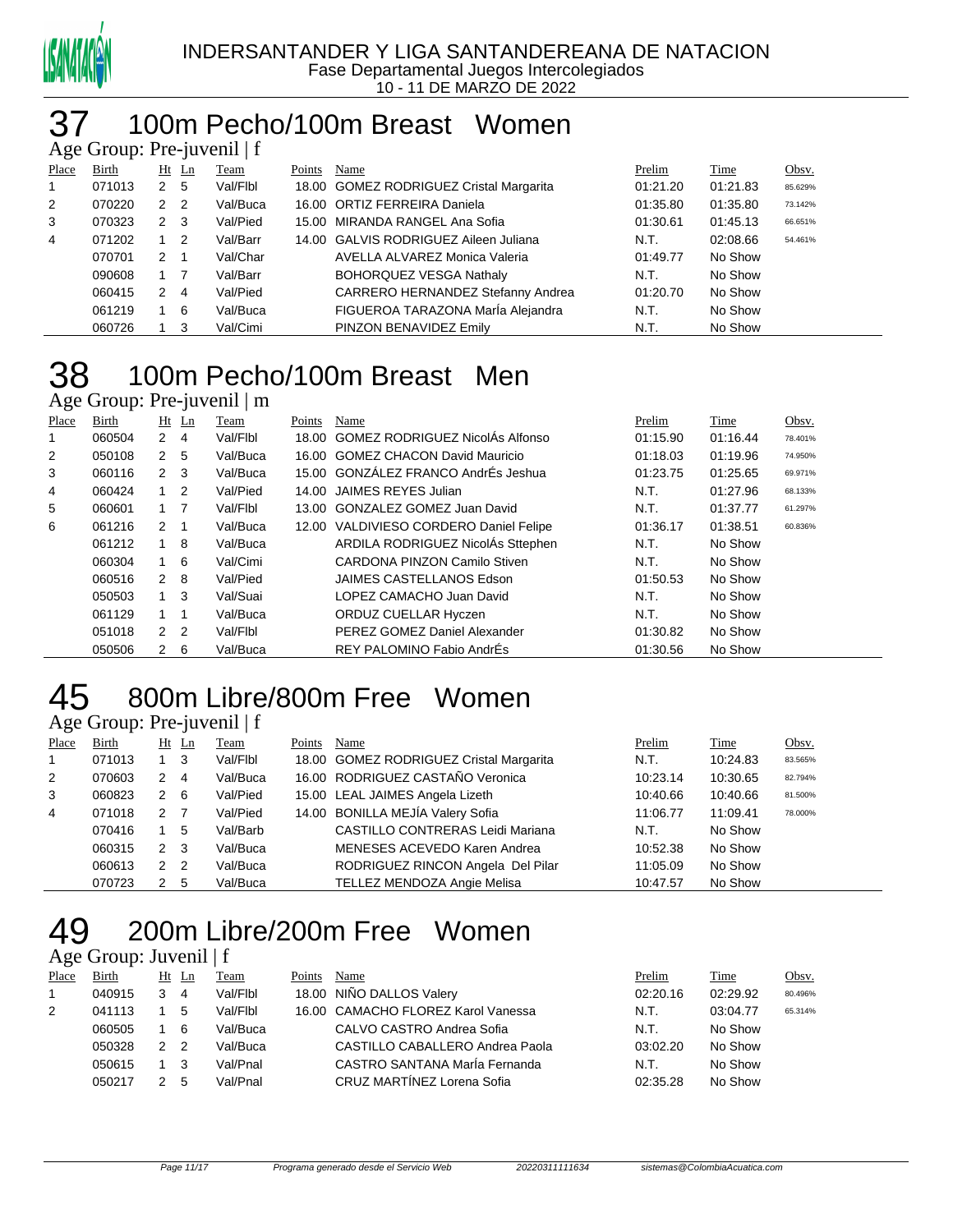

### INDERSANTANDER Y LIGA SANTANDEREANA DE NATACION

Fase Departamental Juegos Intercolegiados 10 - 11 DE MARZO DE 2022

| Continuing Event: 49<br>200m Libre/200m Free Age Group: JUVENIL   F |        |                |                |          |        |                                          |          |          |         |
|---------------------------------------------------------------------|--------|----------------|----------------|----------|--------|------------------------------------------|----------|----------|---------|
|                                                                     | 041028 |                | 4              | Val/Buca |        | GOMEZ HERNANDEZ Marla Alejandra          | 03:41.20 | No Show  |         |
|                                                                     | 051008 | 2              |                | Val/Flbl |        | <b>MAYRA ALEJANDRA Diaz Martinez</b>     | 03:09.31 | No Show  |         |
| Age Group: Pre-juvenil   f                                          |        |                |                |          |        |                                          |          |          |         |
| Place                                                               | Birth  |                | $Ht$ Ln        | Team     | Points | Name                                     | Prelim   | Time     | Obsv.   |
| 1                                                                   | 071013 | 3              | 5              | Val/Flbl | 18.00  | <b>GOMEZ RODRIGUEZ Cristal Margarita</b> | 02:20.67 | 02:21.74 | 85.142% |
| 2                                                                   | 060505 | 3              | 3              | Val/Flbl | 16.00  | NIÑO DALLOS MarÍa Jose                   | 02:21.97 | 02:23.38 | 84.168% |
| 3                                                                   | 060823 | 3              | -7             | Val/Pied | 15.00  | LEAL JAIMES Angela Lizeth                | 02:27.15 | 02:24.19 | 83.695% |
| 4                                                                   | 070526 | 3              | 6              | Val/Buca | 14.00  | <b>GALVIS MEJÍA Karol Stefanie</b>       | 02:24.62 | 02:26.27 | 82.505% |
| 5                                                                   | 070603 | 3              | 2              | Val/Buca | 13.00  | RODRIGUEZ CASTAÑO Veronica               | 02:26.11 | 02:30.77 | 80.042% |
| 6                                                                   | 070323 | 2              | $\overline{4}$ | Val/Pied | 12.00  | MIRANDA RANGEL Ana Sofia                 | 02:31.77 | 02:42.55 | 74.242% |
| 7                                                                   | 070514 | 2              | $\overline{1}$ | Val/Pnal | 11.00  | ARDILA GOMEZ Lina Maria                  | 03:19.39 | 03:06.78 | 64.611% |
|                                                                     | 070906 | $\mathbf{2}$   | - 8            | Val/Buca |        | ACEVEDO PAEZ Daniela Andrea              | 03:33.40 | No Show  |         |
|                                                                     | 071115 | 3              | 1              | Val/Buca |        | ARENAS CASTRO María Alejandra            | 02:27.64 | No Show  |         |
|                                                                     | 070509 |                | 2              | Val/Cimi |        | DELVALLE GARCÍA Gabriela                 | N.T.     | No Show  |         |
|                                                                     | 060628 | $\mathbf{2}$   | - 6            | Val/Buca |        | REY PALOMINO Maria Lucia                 | 02:57.75 | No Show  |         |
|                                                                     | 060613 | $\overline{2}$ | 3              | Val/Buca |        | RODRIGUEZ RINCON Angela Del Pilar        | 02:36.51 | No Show  |         |
|                                                                     | 070723 | 3              | 8              | Val/Buca |        | TELLEZ MENDOZA Angie Melisa              | 02:31.68 | No Show  |         |

### 200m Libre/200m Free Men Age Group: Juvenil | m

| Place          | <b>Birth</b> |                | Ht Ln          | Team                       | Points | Name                                    | Prelim   | Time     | Obsv.   |
|----------------|--------------|----------------|----------------|----------------------------|--------|-----------------------------------------|----------|----------|---------|
| 1              | 040409       | $\overline{4}$ | 5              | Val/Buca                   | 18.00  | MANTILLA GELVES Juan Sebastian          | 02:06.46 | 02:06.68 | 86.099% |
| $\overline{2}$ | 040924       | 4              | 6              | Val/Buca                   |        | 16.00 ALMAIDA SANDOVAL Jhoseph Steven   | 02:08.45 | 02:08.21 | 85.071% |
|                | 040119       | 4              | $\overline{2}$ | Val/Flbl                   |        | <b>BARRAGAN PINTO Juan Camilo</b>       | 02:08.87 | No Show  |         |
|                | 040812       | $\mathbf{2}$   | 3              | Val/Barr                   |        | RINCON BELTRAN Jose Daniel              | N.T.     | No Show  |         |
|                |              |                |                | Age Group: Pre-juvenil   m |        |                                         |          |          |         |
| Place          | Birth        |                | $Ht$ Ln        | Team                       | Points | Name                                    | Prelim   | Time     | Obsv.   |
| 1              | 060308       | 4              | 4              | Val/Buca                   |        | 18.00 ORTIZ NUÑEZ Juan Esteban          | 02:05.15 | 02:05.35 | 87.012% |
| 2              | 060929       | 4              | 3              | Val/Pied                   |        | 16.00 OTERO BALLESTEROS Jesus Martin    | 02:07.30 | 02:10.70 | 83.451% |
| 3              | 060816       | 4              | $\mathbf{1}$   | Val/Buca                   |        | 15.00 REINA MORENO AndrÉs Felipe        | 02:10.17 | 02:15.14 | 80.709% |
| 4              | 050417       | 3              | 3              | Val/Buca                   |        | 14.00 FUENTES GRISALES Luan Nikolas     | 02:17.45 | 02:17.75 | 79.180% |
| 5              | 050108       | 4              | $\overline{7}$ | Val/Buca                   |        | 13.00 GOMEZ CHACON David Mauricio       | 02:09.40 | 02:20.25 | 77.768% |
| 6              | 060207       | 2              | $\mathbf 1$    | Val/Buca                   |        | 12.00 JAIMES PARADA Yohan Sebastian     | N.T.     | 02:39.35 | 68.447% |
| 7              | 060205       | 3              | 1              | Val/Buca                   |        | 11.00 RODRIGUEZ MORALES Johan Sebastian | 02:37.89 | 02:41.03 | 67.733% |
| 8              | 050218       | 2              | 4              | Val/Buca                   |        | 10.00 PULIDO RIVERA Juan Diego          | 02:40.55 | 02:44.17 | 66.437% |
| 9              | 060511       | 3              | 8              | Val/Buca                   |        | 8.00 VEGA SOLER Tomas Felipe            | 02:40.02 | 02:49.86 | 64.212% |
|                | 061212       | 1              | 3              | Val/Buca                   |        | ARDILA RODRIGUEZ NicolÁs Sttephen       | N.T.     | No Show  |         |
|                | 050604       | 3              | 2              | Val/Buca                   |        | <b>BLANCO MESA Jesus David</b>          | 02:28.41 | No Show  |         |
|                | 060304       | $\mathbf{1}$   | 4              | Val/Barb                   |        | <b>CORREA ARDILA Andres Sebastian</b>   | N.T.     | No Show  |         |
|                | 060707       | 4              | 8              | Val/Buca                   |        | DIAZ NIÑO NicolÁs Eduardo               | 02:14.57 | No Show  |         |
|                | 050104       | 2              | 6              | Val/Buca                   |        | <b>GONZALEZ CHAVES David Alejandro</b>  | N.T.     | No Show  |         |
|                | 060516       | 2              | 5              | Val/Pied                   |        | <b>JAIMES CASTELLANOS Edson</b>         | 03:42.44 | No Show  |         |
|                | 060712       | 3              | $\overline{7}$ | Val/Buca                   |        | MORENO LAGARES Juan Diego               | 02:36.51 | No Show  |         |
|                | 051012       | 2              | 7              | Val/Buca                   |        | NARANJO BARRIOS Nicolas David           | N.T.     | No Show  |         |
|                | 061129       | 1              | 5              | Val/Buca                   |        | ORDUZ CUELLAR Hyczen                    | N.T.     | No Show  |         |
|                | 050506       | 2              | 2              | Val/Buca                   |        | REY PALOMINO Fabio AndrÉs               | N.T.     | No Show  |         |
|                | 050118       | 3              | 5              | Val/Buca                   |        | <b>SANDIA VANEGAS Aaron Moises</b>      | 02:17.22 | No Show  |         |
|                | 050323       | 3              | 6              | Val/Buca                   |        | <b>SUREZ FONSECA Thomas</b>             | 02:21.44 | No Show  |         |
|                | 050804       | 3              | 4              | Val/Buca                   |        | <b>TAVERA BARON Roberto Alejandro</b>   | 02:15.96 | No Show  |         |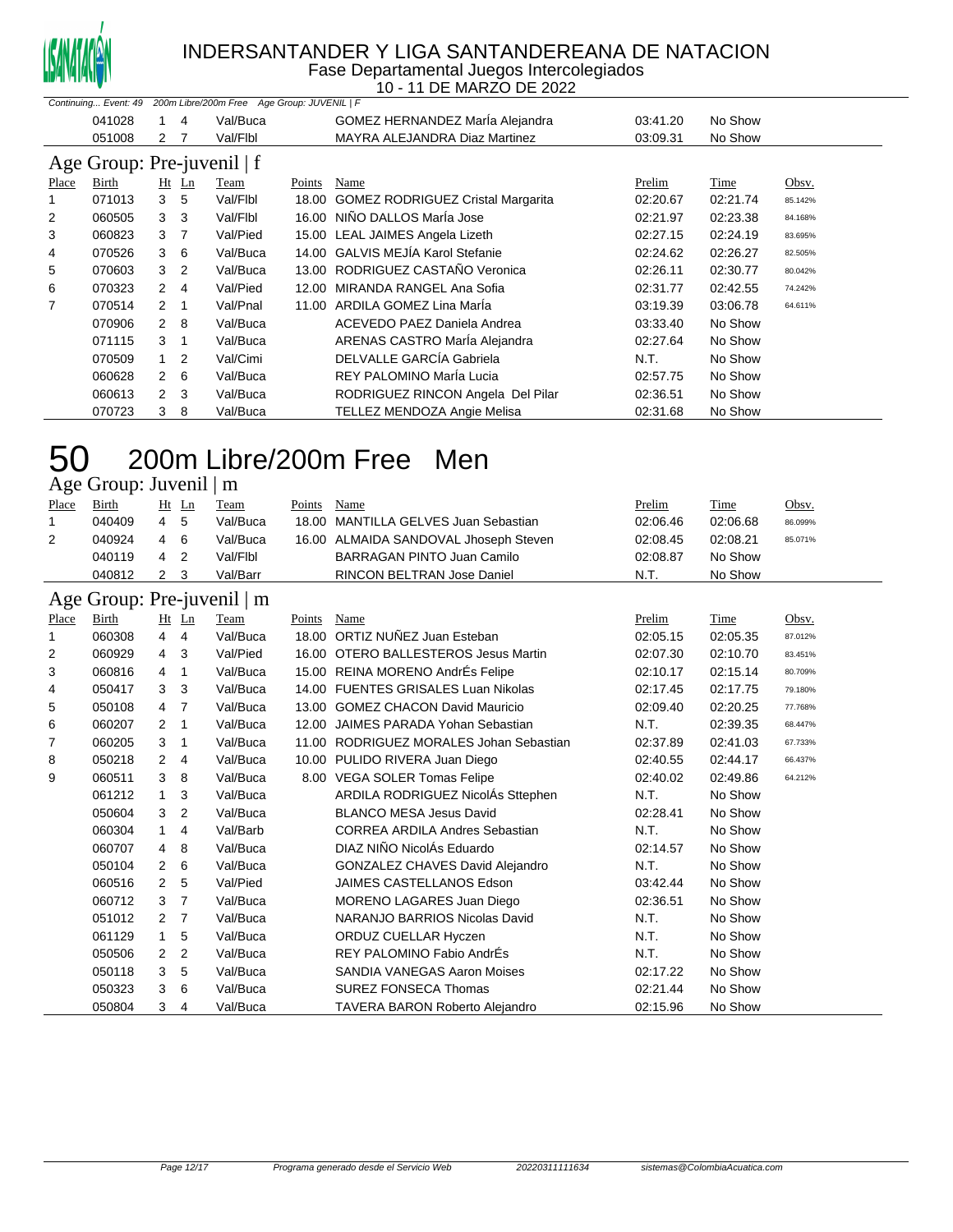

### 53 50m Pecho/50m Breast Women

| Age Group: Juvenil   f |                            |                |                |          |        |                                         |          |              |         |  |  |
|------------------------|----------------------------|----------------|----------------|----------|--------|-----------------------------------------|----------|--------------|---------|--|--|
| Place                  | Birth                      |                | $Ht$ Ln        | Team     | Points | Name                                    | Prelim   | Time         | Obsv.   |  |  |
| 1                      | 050715                     | 4              | 6              | Val/Buca |        | 18.00 BELLO DIAZ Lina MarÍa             | 00:41.63 | 00:43.41     | 74.153% |  |  |
| 2                      | 050310                     | 4              | $\mathbf{1}$   | Val/Buca |        | 16.00 PUERTO FLOREZ Karoll Melissa      | 00:44.04 | 00:43.53     | 73.949% |  |  |
| 3                      | 041113                     | 3              | 8              | Val/Flbl |        | 15.00 CAMACHO FLOREZ Karol Vanessa      | N.T.     | 00:48.91     | 65.815% |  |  |
|                        | 060505                     | 2              | 3              | Val/Buca |        | CALVO CASTRO Andrea Sofia               | N.T.     | No Show      |         |  |  |
|                        | 050328                     | 3              | 5              | Val/Buca |        | CASTILLO CABALLERO Andrea Paola         | 00:51.61 | No Show      |         |  |  |
|                        | 050217                     | 4              | $\overline{2}$ | Val/Pnal |        | CRUZ MARTÍNEZ Lorena Sofia              | 00:43.22 | No Show      |         |  |  |
|                        | 041028                     | 3              | 6              | Val/Buca |        | GOMEZ HERNANDEZ MarÍa Alejandra         | 00:55.10 | No Show      |         |  |  |
|                        | 051016                     | $\overline{2}$ | 5              | Val/Barb |        | GUERRA RODRIGUEZ MarÍa Paula            | N.T.     | No Show      |         |  |  |
|                        | 051008                     | 3              | 3              | Val/Flbl |        | MAYRA ALEJANDRA Diaz Martinez           | 00:54.17 | No Show      |         |  |  |
|                        | 041014                     | 3              | $\mathbf{1}$   | Val/Pied |        | <b>REY ROJAS Daniela</b>                | N.T.     | No Show      |         |  |  |
|                        | 050820                     | $\overline{2}$ | 4              | Val/Giro |        | SANCHEZ JAIMES Liseth Juliana           | N.T.     | No Show      |         |  |  |
|                        | 040121                     | 3              | $\overline{7}$ | Val/Guav |        | <b>VELASCO MARIN Maria Paula</b>        | N.T.     | No Show      |         |  |  |
|                        | Age Group: Pre-juvenil   f |                |                |          |        |                                         |          |              |         |  |  |
| Place                  | Birth                      |                | $Ht$ Ln        | Team     | Points | Name                                    | Prelim   | Time         | Obsv.   |  |  |
| 1                      | 071013                     | $\overline{4}$ | $\overline{4}$ | Val/Flbl |        | 18.00 GOMEZ RODRIGUEZ Cristal Margarita | 00:36.46 | 00:37.13     | 86.695% |  |  |
| 2                      | 070323                     | $\overline{4}$ | 3              | Val/Pied |        | 16.00 MIRANDA RANGEL Ana Sofia          | 00:41.33 | 00:43.50     | 74.000% |  |  |
| 3                      | 070220                     | $\overline{4}$ | $\overline{7}$ | Val/Buca |        | 15.00 ORTIZ FERREIRA Daniela            | 00:43.81 | 00:44.73     | 71.965% |  |  |
| 4                      | 071204                     | $\mathbf{1}$   | $\overline{2}$ | Val/Flbl |        | 14.00 VALDES RUIZ Mayra Alejandra       | N.T.     | 00:47.76     | 67.399% |  |  |
| 5                      | 071202                     | $\mathbf{1}$   | 6              | Val/Barr |        | 13.00 GALVIS RODRIGUEZ Aileen Juliana   | N.T.     | 00:54.23     | 59.358% |  |  |
| 6                      | 071216                     | $\mathbf{1}$   | $\overline{7}$ | Val/Soco |        | 12.00 GONZALEZ RANGEL Danna Sofia       | N.T.     | 00:55.49     | 58.010% |  |  |
| 7                      | 070920                     | $\mathbf{1}$   | 4              | Val/Barr |        | 11.00 DIAZ SÁNCHEZ Isabella             | N.T.     | 00:59.97     | 53.677% |  |  |
|                        | 070514                     | 3              | $\overline{2}$ | Val/Pnal |        | ARDILA GOMEZ Lina MarÍa                 | 01:04.87 | Disqualified | sw 7.1  |  |  |
|                        | 070906                     | 3              | 4              | Val/Buca |        | <b>ACEVEDO PAEZ Daniela Andrea</b>      | 00:51.59 | No Show      |         |  |  |
|                        | 070701                     | 4              | 8              | Val/Char |        | AVELLA ALVAREZ Monica Valeria           | 00:48.95 | No Show      |         |  |  |
|                        | 090608                     | $\mathbf{1}$   | 8              | Val/Barr |        | <b>BOHORQUEZ VESGA Nathaly</b>          | N.T.     | No Show      |         |  |  |
|                        | 060415                     | 4              | 5              | Val/Pied |        | CARRERO HERNANDEZ Stefanny Andrea       | 00:36.69 | No Show      |         |  |  |
|                        | 070416                     | 2              | $\mathbf{1}$   | Val/Barb |        | <b>CASTILLO CONTRERAS Leidi Mariana</b> | N.T.     | No Show      |         |  |  |
|                        | 070509                     | $\overline{2}$ | 8              | Val/Cimi |        | DELVALLE GARCÍA Gabriela                | N.T.     | No Show      |         |  |  |
|                        | 061219                     | $\overline{2}$ | $\overline{7}$ | Val/Buca |        | FIGUEROA TARAZONA MarÍa Alejandra       | N.T.     | No Show      |         |  |  |
|                        | 060913                     | $\overline{2}$ | 6              | Val/Pied |        | ORDOÑEZ REATIGA Maria Alejandra         | N.T.     | No Show      |         |  |  |
|                        | 071108                     | $\mathbf{1}$   | 3              | Val/Flbl |        | ORTIZ ROJAS Alejandra                   | N.T.     | No Show      |         |  |  |
|                        | 080429                     | 1              | $\mathbf{1}$   | Val/Barr |        | RAMIREZ LADINO Manuela                  | N.T.     | No Show      |         |  |  |
|                        | 061118                     | $\overline{2}$ | $\overline{2}$ | Val/Pied |        | RODRIGUEZ ARCINIEGAS Paola Andrea       | N.T.     | No Show      |         |  |  |
|                        | 071017                     | $\mathbf{1}$   | 5              | Val/Cimi |        | ZAPATA JARAMILLO Sofia Valentina        | N.T.     | No Show      |         |  |  |

### 50m Pecho/50m Breast Men 54 50m Pecl<br>Age Group: Juvenil | m

| Place | Birth  |                | Ht Ln | Team     | Points | Name                                   | Prelim   | Time     | Obsv.   |
|-------|--------|----------------|-------|----------|--------|----------------------------------------|----------|----------|---------|
|       | 040924 | $2 \quad 4$    |       | Val/Buca |        | 18.00 ALMAIDA SANDOVAL Jhoseph Steven  | N.T.     | 00:37.50 | 72.853% |
| 2     | 040409 | 3 <sub>2</sub> |       | Val/Buca |        | 16.00 MANTILLA GELVES Juan Sebastian   | N.T.     | 00:39.23 | 69.641% |
| 3     | 040716 | 3              |       | Val/Barr |        | 15.00 VELASQUEZ VERGARA Oscar Santiago | N.T.     | 00:39.76 | 68.712% |
|       | 040119 | 5 6            |       | Val/Flbl |        | BARRAGAN PINTO Juan Camilo             | 00:35.34 | No Show  |         |
|       | 040307 | $3\quad 6$     |       | Val/Barr |        | PARADA BELTRAN Jhoan Sebastian         | N.T.     | No Show  |         |
|       | 040917 | 3 8            |       | Val/Buca |        | RAMIREZ ALBARRACIN Manuel Esteban      | N.T.     | No Show  |         |
|       | 040916 | 3              |       | Val/Barr |        | RODRIGUEZ ANGULO Jose Luis             | N.T.     | No Show  |         |
|       | 030712 | 3              | -3    | Val/Cimi |        | ROJAS MENDEZ Camilo AndrEs             | N.T.     | No Show  |         |
|       | 041016 | 4              | -3    | Val/Buca |        | <b>TORO MATEUS Juan Felipe</b>         | 00:41.53 | No Show  |         |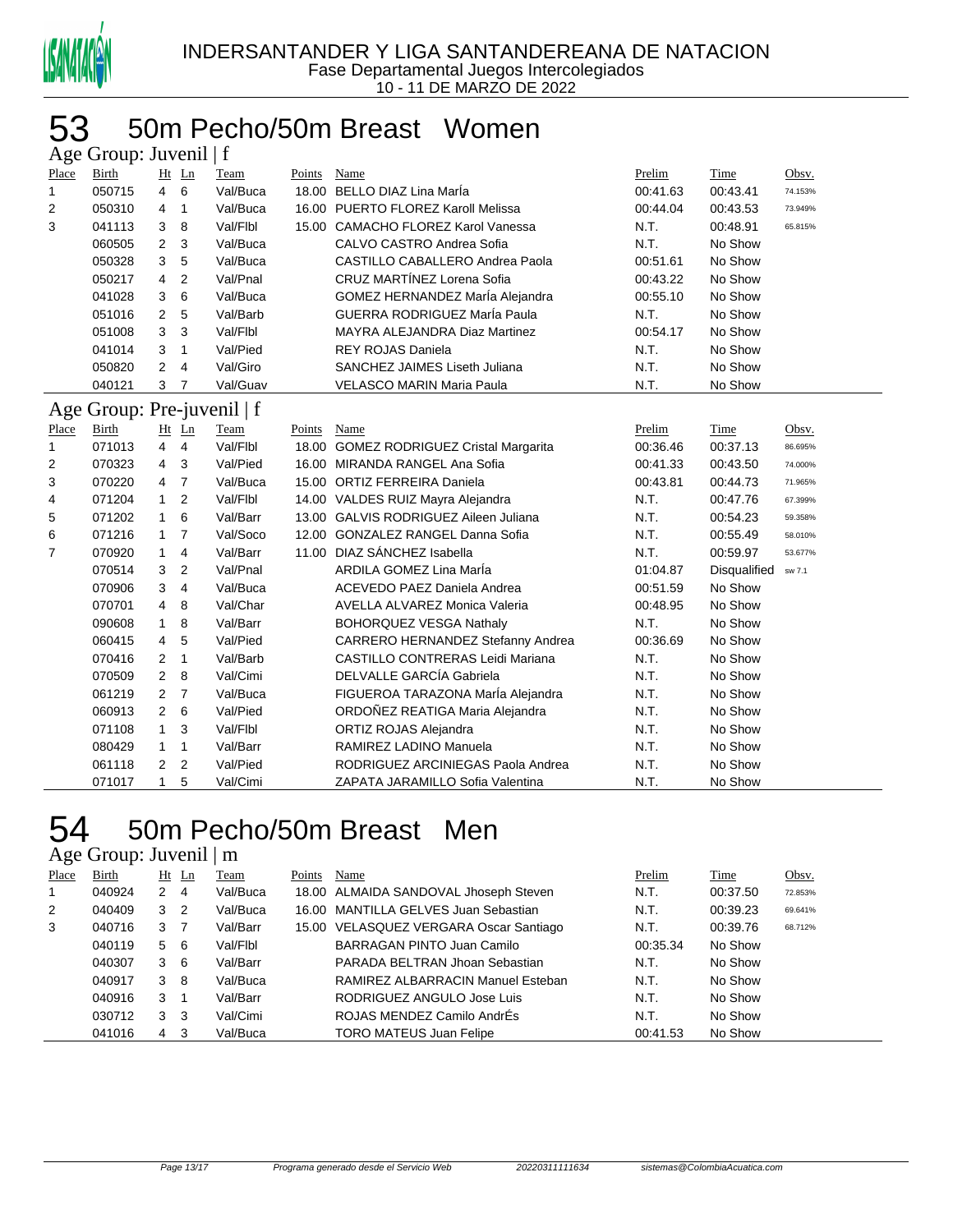

### 50m Pecho/50m Breast Men Age Group: Pre-juvenil | m

| 4.45  | $O104p$ . $110 \mu$ of $101 \mu$ |                |                |          |        |                                        |          |                     |         |
|-------|----------------------------------|----------------|----------------|----------|--------|----------------------------------------|----------|---------------------|---------|
| Place | Birth                            | $Ht$ Ln        |                | Team     | Points | <b>Name</b>                            | Prelim   | Time                | Obsv.   |
| 1     | 060504                           | 5              | $\overline{4}$ | Val/Flbl | 18.00  | <b>GOMEZ RODRIGUEZ NicolAs Alfonso</b> | 00:33.59 | 00:33.87            | 80.661% |
| 2     | 050905                           | 5              | 5              | Val/Pied | 16.00  | <b>RINCON ARCHILA Michael Rene</b>     | 00:33.92 | 00:34.20            | 79.883% |
| 3     | 050108                           | 5              | 2              | Val/Buca | 15.00  | <b>GOMEZ CHACON David Mauricio</b>     | 00:35.82 | 00:36.18            | 75.511% |
| 4     | 060116                           | 5              | 3              | Val/Buca | 14.00  | GONZÁLEZ FRANCO AndrÉs Jeshua          | 00:35.21 | 00:36.54            | 74.767% |
| 5     | 060424                           | $\mathbf{1}$   | 4              | Val/Pied | 13.00  | JAIMES REYES Julian                    | N.T.     | 00:38.65            | 70.686% |
| 6     | 060207                           | 4              | 2              | Val/Buca | 12.00  | JAIMES PARADA Yohan Sebastian          | 00:43.45 | 00:42.73            | 63.936% |
| 7     | 060601                           | $\overline{4}$ | $\overline{4}$ | Val/Flbl | 11.00  | <b>GONZALEZ GOMEZ Juan David</b>       | 00:40.96 | 00:42.74            | 63.921% |
| 8     | 060204                           | 2              | $\overline{2}$ | Val/Barr | 10.00  | JOYA GUARDO Bryan Steven               | N.T.     | 00:43.95            | 62.162% |
| 9     | 060105                           | $\overline{2}$ | 6              | Val/Bari | 8.00   | <b>TUTASAURA ALAVA Jose Manuel</b>     | N.T.     | 00:48.30            | 56.563% |
| 10    | 060205                           | 3              | $\overline{4}$ | Val/Buca | 7.00   | RODRIGUEZ MORALES Johan Sebastian      | 00:48.33 | 00:49.43            | 55.270% |
| 11    | 061015                           | 1              | 6              | Val/Bari | 6.00   | <b>DUARTE LEON Daniel Santiago</b>     | N.T.     | 00:53.79            | 50.790% |
|       | 061216                           | $\overline{4}$ | 6              | Val/Buca |        | VALDIVIESO CORDERO Daniel Felipe       | 00:43.06 | <b>Disqualified</b> | sw 4.2  |
|       | 061212                           | 4              | 8              | Val/Buca |        | ARDILA RODRIGUEZ NicolAs Sttephen      | 00:45.12 | No Show             |         |
|       | 050604                           | 4              | 5              | Val/Buca |        | <b>BLANCO MESA Jesus David</b>         | 00:41.09 | No Show             |         |
|       | 070807                           | $\mathbf 1$    | 3              | Val/Buca |        | CALVO CASTRO Carlos Fernando           | N.T.     | No Show             |         |
|       | 050528                           | $\overline{2}$ | 3              | Val/Barb |        | CAMACHO FONSECA Nicolas Felipe         | N.T.     | No Show             |         |
|       | 060304                           | $\overline{2}$ | 7              | Val/Barb |        | <b>CORREA ARDILA Andres Sebastian</b>  | N.T.     | No Show             |         |
|       | 060817                           | 5              | 8              | Val/Buca |        | DIAZ PEÑA Johan Sebastian              | 00:40.62 | No Show             |         |
|       | 060516                           | 4              | 7              | Val/Pied |        | <b>JAIMES CASTELLANOS Edson</b>        | 00:44.55 | No Show             |         |
|       | 060413                           | 3              | 5              | Val/Buca |        | <b>LINARES ROJAS Nicolas</b>           | 00:48.55 | No Show             |         |
|       | 050503                           | $\overline{2}$ | 5              | Val/Suai |        | LOPEZ CAMACHO Juan David               | N.T.     | No Show             |         |
|       | 061129                           | $\mathbf{1}$   | 5              | Val/Buca |        | ORDUZ CUELLAR Hyczen                   | N.T.     | No Show             |         |
|       | 051018                           | 5              | $\mathbf 1$    | Val/Flbl |        | PEREZ GOMEZ Daniel Alexander           | 00:40.35 | No Show             |         |
|       | 050827                           | 4              | $\mathbf 1$    | Val/Buca |        | PEREZ RAMIREZ Thomas                   | 00:44.66 | No Show             |         |
|       | 050506                           | 5              | 7              | Val/Buca |        | REY PALOMINO Fabio AndrÉs              | 00:39.89 | No Show             |         |

### 100m Mariposa/100m Fly Women Age Group: Juvenil | f

| Place                        | Birth  |  | $Ht$ Ln | Team     | Points | Name                                  | Prelim   | Time    | Obsv. |  |  |
|------------------------------|--------|--|---------|----------|--------|---------------------------------------|----------|---------|-------|--|--|
|                              | 041113 |  |         | Val/Flbl |        | CAMACHO FLOREZ Karol Vanessa          | N.T.     | No Show |       |  |  |
| Age Group: Pre-juvenil $ f $ |        |  |         |          |        |                                       |          |         |       |  |  |
| Place                        | Birth  |  | Ht Ln   | Team     | Points | Name                                  | Prelim   | Time    | Obsv. |  |  |
|                              | 060829 |  | 4       | Val/Buca |        | <b>FUENTES CASTRO Andrea Carolina</b> | 01:14.22 | No Show |       |  |  |
|                              | 060315 |  | .5      | Val/Buca |        | MENESES ACEVEDO Karen Andrea          | 01:18.76 | No Show |       |  |  |
|                              | 060628 |  |         | Val/Buca |        | REY PALOMINO MarÍa Lucia              | 01:35.93 | No Show |       |  |  |

# 58 100m Mariposa/100m Fly Men

Age Group: Juvenil | m

| Place | <b>Birth</b> | Ht            | Ln  | Team     | Points | Name                                   | Prelim   | Time     | <u>Obsv.</u> |
|-------|--------------|---------------|-----|----------|--------|----------------------------------------|----------|----------|--------------|
|       | 040716       |               | - 6 | Val/Barr |        | 18.00 VELASQUEZ VERGARA Oscar Santiago | N.T.     | 01:11.98 | 73.562%      |
|       | 040409       | 2 3           |     | Val/Buca |        | 16.00 MANTILLA GELVES Juan Sebastian   | N.T.     | 01:12.30 | 73.237%      |
|       | 040119       |               | - 5 | Val/Flbl |        | BARRAGAN PINTO Juan Camilo             | N.T.     | No Show  |              |
|       | 040812       | $\mathcal{P}$ |     | Val/Barr |        | <b>RINCON BELTRAN Jose Daniel</b>      | N.T.     | No Show  |              |
|       | 041016       |               |     | Val/Buca |        | <b>TORO MATEUS Juan Felipe</b>         | 01:16.35 | No Show  |              |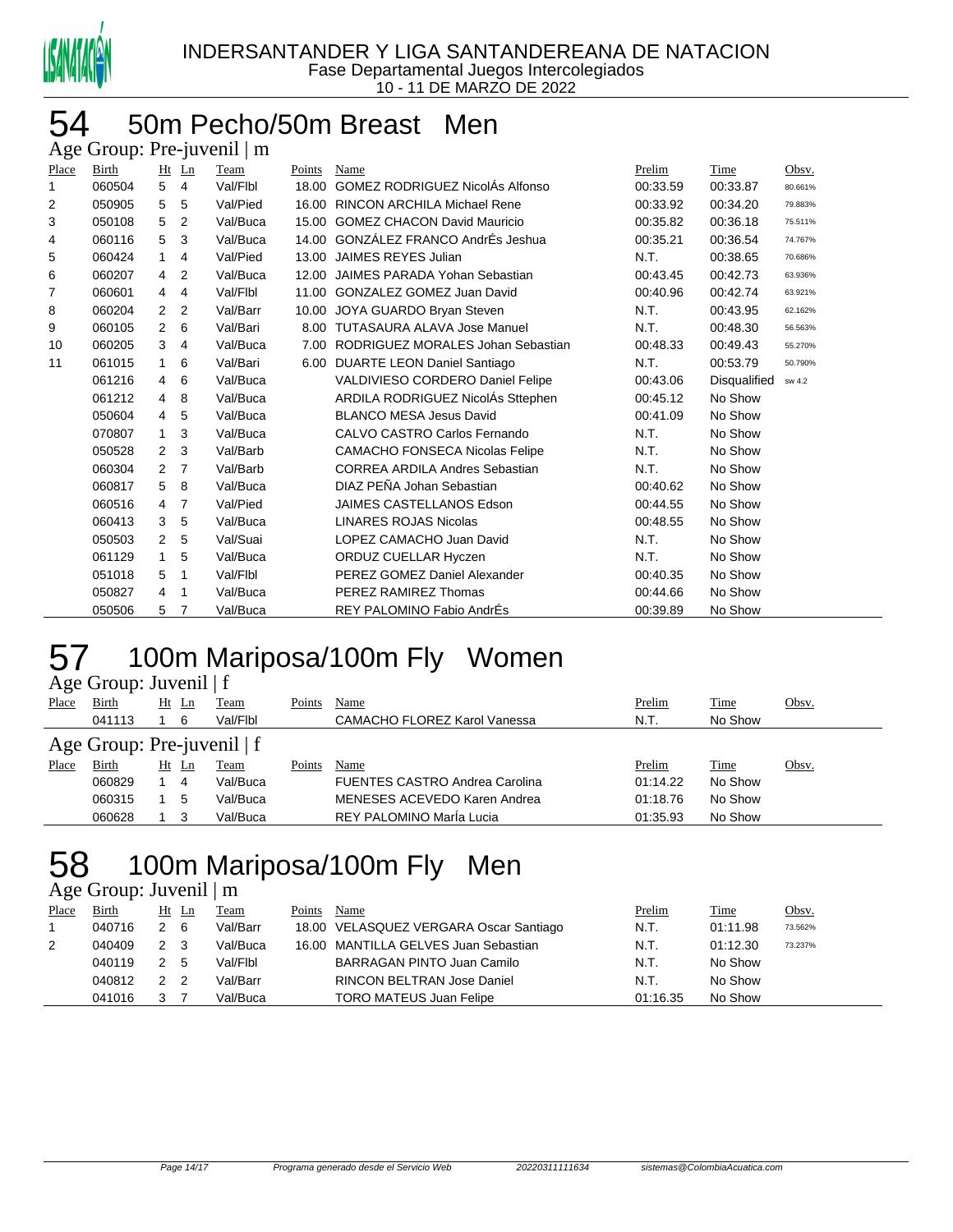

#### 100m Mariposa/100m Fly Men  $\mathsf{n} \cdot \mathsf{Pre}\text{-}\mathsf{in}$ venil  $\mathsf{l} \mathsf{m}$

|       | $\Delta$ ge Oroup. Tre-juvenir   m |                  |                |          |        |                                       |          |          |         |  |  |  |
|-------|------------------------------------|------------------|----------------|----------|--------|---------------------------------------|----------|----------|---------|--|--|--|
| Place | Birth                              |                  | $Ht$ Ln        | Team     | Points | Name                                  | Prelim   | Time     | Obsv.   |  |  |  |
|       | 060308                             | 3                | 4              | Val/Buca |        | 18.00 ORTIZ NUÑEZ Juan Esteban        | 01:02.19 | 01:04.98 | 81.487% |  |  |  |
| 2     | 050905                             |                  | $\overline{4}$ | Val/Pied |        | 16.00 RINCON ARCHILA Michael Rene     | N.T.     | 01:06.23 | 79.949% |  |  |  |
| 3     | 060816                             | 1                | $\mathbf{3}$   | Val/Buca |        | 15.00 REINA MORENO AndrÉs Felipe      | N.T.     | 01:06.67 | 79.421% |  |  |  |
| 4     | 060511                             | 3                | $\mathbf 1$    | Val/Buca |        | 14.00 VEGA SOLER Tomas Felipe         | 01:20.42 | 01:16.98 | 68.784% |  |  |  |
| 5     | 060204                             | $1 \quad$        | 5              | Val/Barr | 13.00  | JOYA GUARDO Bryan Steven              | N.T.     | 01:21.86 | 64.684% |  |  |  |
| 6     | 050815                             | $2 \quad 8$      |                | Val/Barr |        | 12.00 RAMIREZ LADINO AndrÉs David     | N.T.     | 01:23.47 | 63.436% |  |  |  |
|       | 070807                             | 1 6              |                | Val/Buca |        | CALVO CASTRO Carlos Fernando          | N.T.     | No Show  |         |  |  |  |
|       | 060707                             | 3                | $\overline{2}$ | Val/Buca |        | DIAZ NIÑO NicolÁs Eduardo             | 01:13.73 | No Show  |         |  |  |  |
|       | 050104                             | $2 \overline{7}$ |                | Val/Buca |        | GONZALEZ CHAVES David Alejandro       | N.T.     | No Show  |         |  |  |  |
|       | 060223                             | $\overline{2}$   | $\overline{4}$ | Val/Buca |        | LEIDENZ DURAN Josue Abraham           | 01:32.48 | No Show  |         |  |  |  |
|       | 050503                             | $\overline{2}$   | $\overline{1}$ | Val/Suai |        | LOPEZ CAMACHO Juan David              | N.T.     | No Show  |         |  |  |  |
|       | 060712                             | 3                | 8              | Val/Buca |        | MORENO LAGARES Juan Diego             | 01:23.10 | No Show  |         |  |  |  |
|       | 050118                             | 3 <sub>3</sub>   |                | Val/Buca |        | SANDIA VANEGAS Aaron Moises           | 01:07.42 | No Show  |         |  |  |  |
|       | 050323                             | 3                | - 6            | Val/Buca |        | <b>SUREZ FONSECA Thomas</b>           | 01:12.61 | No Show  |         |  |  |  |
|       | 050804                             | 3                | 5              | Val/Buca |        | <b>TAVERA BARON Roberto Alejandro</b> | 01:07.30 | No Show  |         |  |  |  |
|       |                                    |                  |                |          |        |                                       |          |          |         |  |  |  |

# 200m Espalda/200m Back Women

Age Group: Juvenil | f

| --    |        |          |                    |               |                               |        |                       |      |
|-------|--------|----------|--------------------|---------------|-------------------------------|--------|-----------------------|------|
| Place | Bırth  | Ht<br>LD | eam                | <b>Points</b> | Name                          | Prelim | m.<br>1 <sub>me</sub> | Jbsv |
|       | 050615 |          | ` <i>'</i> al/Pna∟ |               | CASTRO SANTANA Maria Fernanda | -N. L  | No Show               |      |
|       |        |          |                    |               |                               |        |                       |      |

### 400m Libre/400m Free Women Age Group: Juvenil | f

| $1.5$ CHOUP. $3.0$ VCHII $\pm$ |        |        |     |          |        |                                     |          |             |       |  |  |
|--------------------------------|--------|--------|-----|----------|--------|-------------------------------------|----------|-------------|-------|--|--|
| Place                          | Birth  | Ht     | Ln  | Team     | Points | Name                                | Prelim   | <b>Time</b> | Obsv. |  |  |
|                                | 050715 |        | - 8 | Val/Buca |        | BELLO DIAZ Lina Marla               | 06:15.36 | No Show     |       |  |  |
|                                | 041113 |        |     | Val/Flbl |        | <b>CAMACHO FLOREZ Karol Vanessa</b> | N.T.     | No Show     |       |  |  |
|                                | 050328 |        | 4   | Val/Buca |        | CASTILLO CABALLERO Andrea Paola     | 06:28.51 | No Show     |       |  |  |
|                                | 041028 |        | 5   | Val/Buca |        | GOMEZ HERNANDEZ MarÍa Alejandra     | 07:51.17 | No Show     |       |  |  |
|                                | $\sim$ | $\sim$ |     |          |        |                                     |          |             |       |  |  |

#### Age Group: Pre-juvenil | f

| Place        | <b>Birth</b> |               | $Ht$ Ln        | <b>Team</b> | Points | Name                                   | Prelim   | Time     | Obsv.   |
|--------------|--------------|---------------|----------------|-------------|--------|----------------------------------------|----------|----------|---------|
| $\mathbf{1}$ | 060823       | $2 \quad 3$   |                | Val/Pied    |        | 18.00 LEAL JAIMES Angela Lizeth        | 05:13.34 | 05:04.73 | 83.549% |
| 2            | 070526       | 2             | 4              | Val/Buca    |        | 16.00 GALVIS MEJÍA Karol Stefanie      | 05:10.72 | 05:09.14 | 82.358% |
| 3            | 070603       | 2             | 5              | Val/Buca    |        | 15.00 RODRIGUEZ CASTAÑO Veronica       | 05:13.19 | 05:10.10 | 82.103% |
| 4            | 071018       | $\mathcal{P}$ |                | Val/Pied    |        | 14.00 BONILLA MEJÍA Valery Sofia       | 05:21.10 | 05:38.89 | 75.128% |
|              | 071202       |               | $\overline{2}$ | Val/Barr    |        | <b>GALVIS RODRIGUEZ Aileen Juliana</b> | N.T.     | No Show  |         |
|              | 070923       |               | - 6            | Val/Pied    |        | <b>JAIMES TARAZONA Claudia Dreis</b>   | N.T.     | No Show  |         |
|              | 060315       | 2             | 2              | Val/Buca    |        | MENESES ACEVEDO Karen Andrea           | 05:15.29 | No Show  |         |
|              | 060613       | 2             |                | Val/Buca    |        | RODRIGUEZ RINCON Angela Del Pilar      | 05:25.15 | No Show  |         |
|              | 070723       | 2             | -6             | Val/Buca    |        | TELLEZ MENDOZA Angie Melisa            | 05:14.52 | No Show  |         |

### 400m Libre/400m Free Men

### Age Group: Pre-juvenil | m

| Place | Birth  | Ht Ln |                | <b>Team</b> | Points | Name                              | Prelim   | Time     | <u>Obsv.</u> |
|-------|--------|-------|----------------|-------------|--------|-----------------------------------|----------|----------|--------------|
|       | 060308 |       | $\overline{4}$ | Val/Buca    |        | 18.00 ORTIZ NUÑEZ Juan Esteban    | 04:26.99 | 04:32.87 | 84.795%      |
|       | 050905 | 25    |                | Val/Pied    |        | 16.00 RINCON ARCHILA Michael Rene | 04:32.84 | 04:35.71 | 83.922%      |
|       | 050108 |       |                | Val/Buca    |        | 15.00 GOMEZ CHACON David Mauricio | 04:40.72 | 04:51.27 | 79.438%      |
|       | 060304 |       |                | Val/Barb.   |        | CORREA ARDILA Andres Sebastian    | N.T.     | No Show  |              |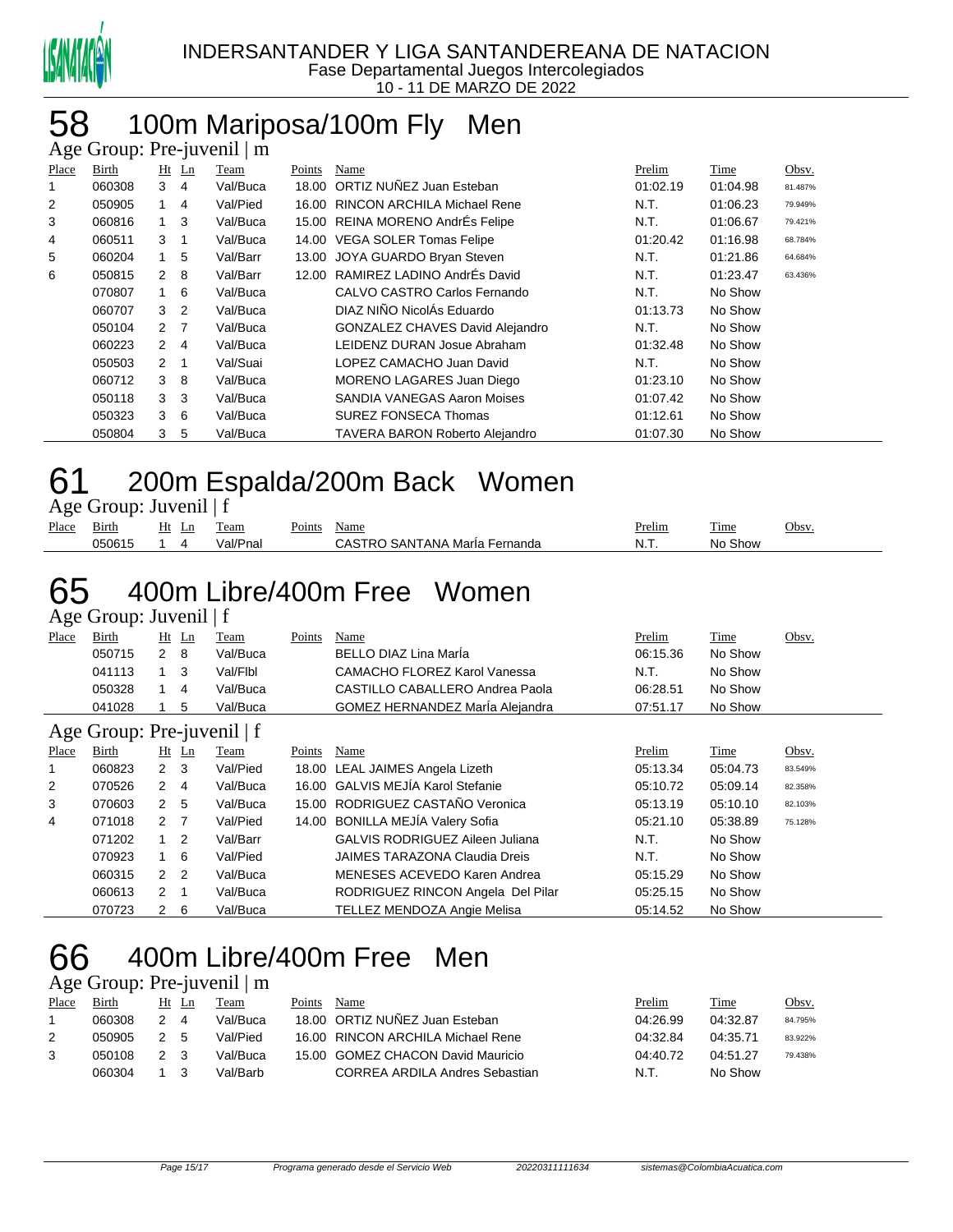

#### INDERSANTANDER Y LIGA SANTANDEREANA DE NATACION Fase Departamental Juegos Intercolegiados 10 - 11 DE MARZO DE 2022

| Continuing Event: 66 400m Libre/400m Free Age Group: PRE-JUVENIL   M |     |     |          |                                    |          |         |
|----------------------------------------------------------------------|-----|-----|----------|------------------------------------|----------|---------|
| 060707                                                               | 2 6 |     | Val/Buca | DIAZ NIÑO NicolÁs Eduardo          | 04:57.47 | No Show |
| 060207                                                               | 2 7 |     | Val/Buca | JAIMES PARADA Yohan Sebastian      | 05:59.72 | No Show |
| 051012                                                               |     | 1 5 | Val/Buca | NARANJO BARRIOS Nicolas David      | N.T.     | No Show |
| 051009                                                               | 1 4 |     | Val/Buca | PARRA DULCEY Javier Ricardo        | N.T.     | No Show |
| 050118                                                               | 22  |     | Val/Buca | <b>SANDIA VANEGAS Aaron Moises</b> | 05:10.31 | No Show |